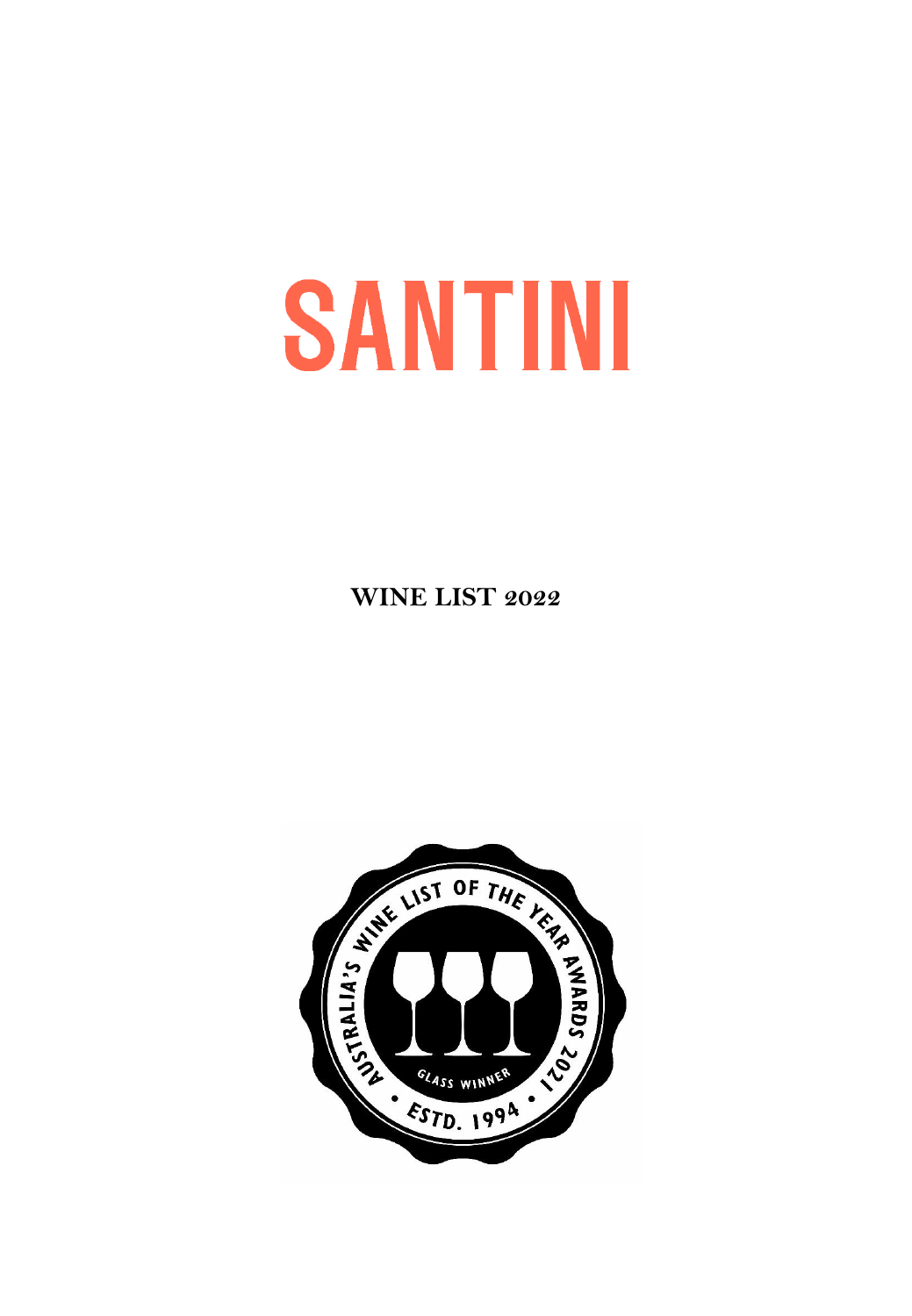#### Welcome to Santini Bar and Grill..

Our wine list pays homage to the classical and contemporary Australian wine industry with a European and Mediterranean accent. We love the wines of the 'Med' for their freshness, vibrancy and mouthwatering flavours which suits drinkers of all tastes and shares a delicious narrative with the food of Santini Bar and Grill. We also wanted to create a tribute to local Western Australian winemakers both past and present and the remarkable wines that are our future and their legacy. So we work with the new and emerging talent from our local regions while also continually sourcing rare and aged bottles of iconic Western Australian wine from wineries, winemakers and private cellars from around the country.

The Santini Bar and Grill wine list is curated by QT Hotels and Resorts Group Wine Director Chris Morrison and QT Perth Sommelier Damien Thomine.

\*All wines are organised by grape variety and in increasing order of weight and body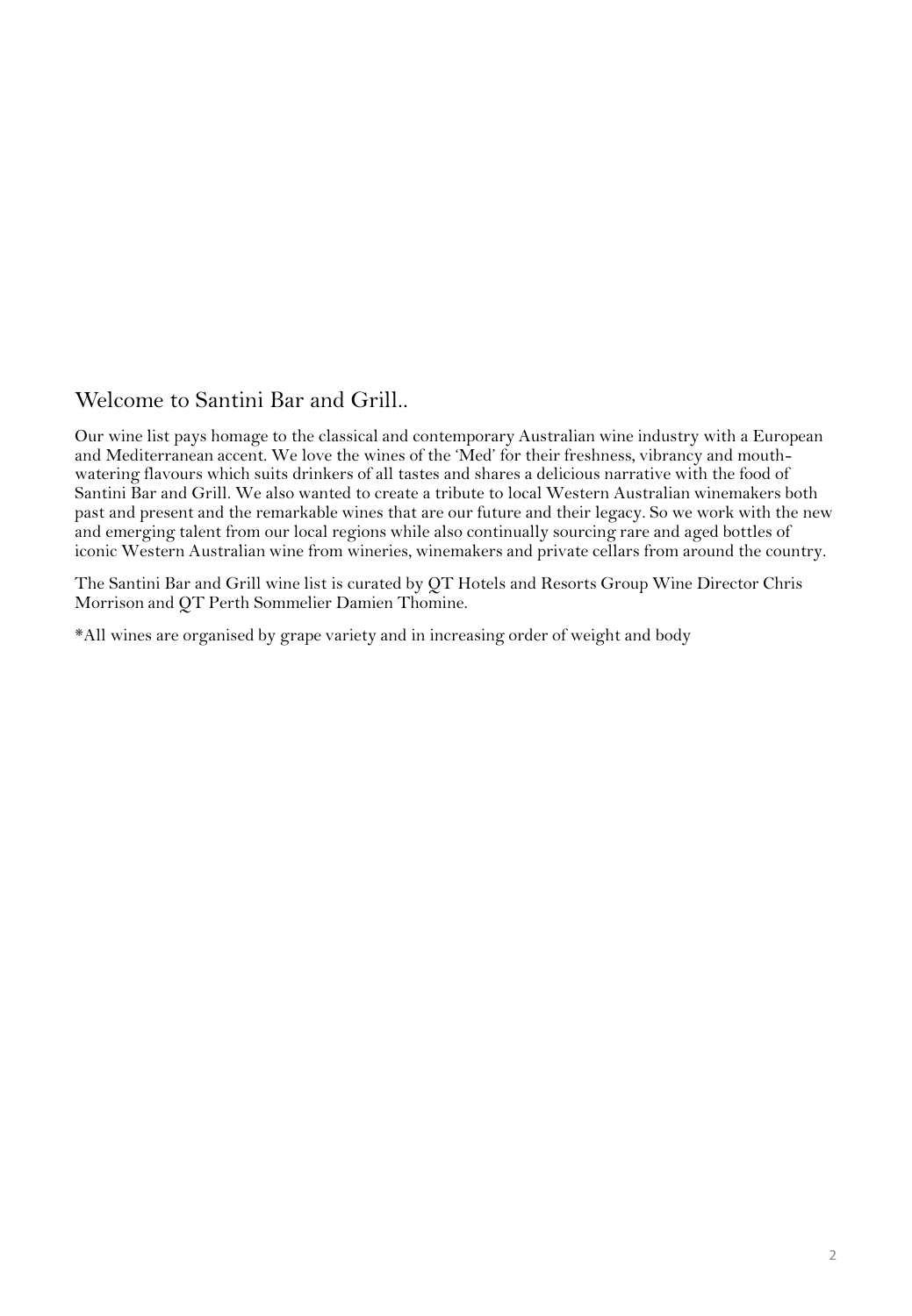## **Signature Cocktails**

## **Skyy Highball**

| Skyy Vodka + Salted Grapefruit + Sparkling Water                                                                                              | 13 |
|-----------------------------------------------------------------------------------------------------------------------------------------------|----|
| <b>Olive Leaf Martini</b><br>Four Pillars Olive Leaf Gin + Orange Vermouth + Savoury Gibson Cordial + Caper Berry                             | 24 |
| <b>Flip The Script</b>                                                                                                                        |    |
| Woodford Reserve Rye + Delord Bas Armagnac + Cocchi Americano + Dom Benedictine +<br>Riberry + Strawberry + Fermented Chilli                  | 25 |
| Limoncello & Curry Leaf Spritz                                                                                                                |    |
| Manly Spirits Limoncello + Carpano Bianco + Curry Leaf Bitters + StrangeLove Double Ginger Beer                                               | 20 |
| <b>Agua Fresca</b>                                                                                                                            |    |
| Herradura Plata Tequila + Rosella + Fraise des Bois + Agave + Kaffir Lime +                                                                   |    |
| StrangeLove Salted Grapefruit Soda                                                                                                            | 21 |
| La Vie En Rose                                                                                                                                |    |
| Oolong-infused Haku Vodka + Lanique Rose Spirit + Fleur du Sureau + Blackberry Cordial +                                                      |    |
| Cardamom Bitters + Citrus                                                                                                                     | 22 |
| Cocoa Azteca                                                                                                                                  |    |
| Herradura Reposado + Grand Marnier + Agave + Chilli + Habanero Shrub +                                                                        |    |
| White Chocolate & Coconut Espuma                                                                                                              | 24 |
| Ophelia                                                                                                                                       |    |
| Four Pillars Bloody Shiraz Gin + Plantation Original Dark Rum + Carpano Antica Formula +<br>Okar Amaro + Sour Cherry Bitters + Verjuice       | 22 |
| Banana & Wattleseed Old-Fashioned<br>Hickory smoke-infused Woodford Reserve Bourbon + Wattleseed + Banana + Maple +<br>Cacao & Coffee Bitters | 22 |
|                                                                                                                                               |    |

#### **The Line**

inspired by Yonekichi Maeda, 1924

Roku Gin + Dom Benedictine + Maidenii Nocturne Amer + Mancini Chinato 22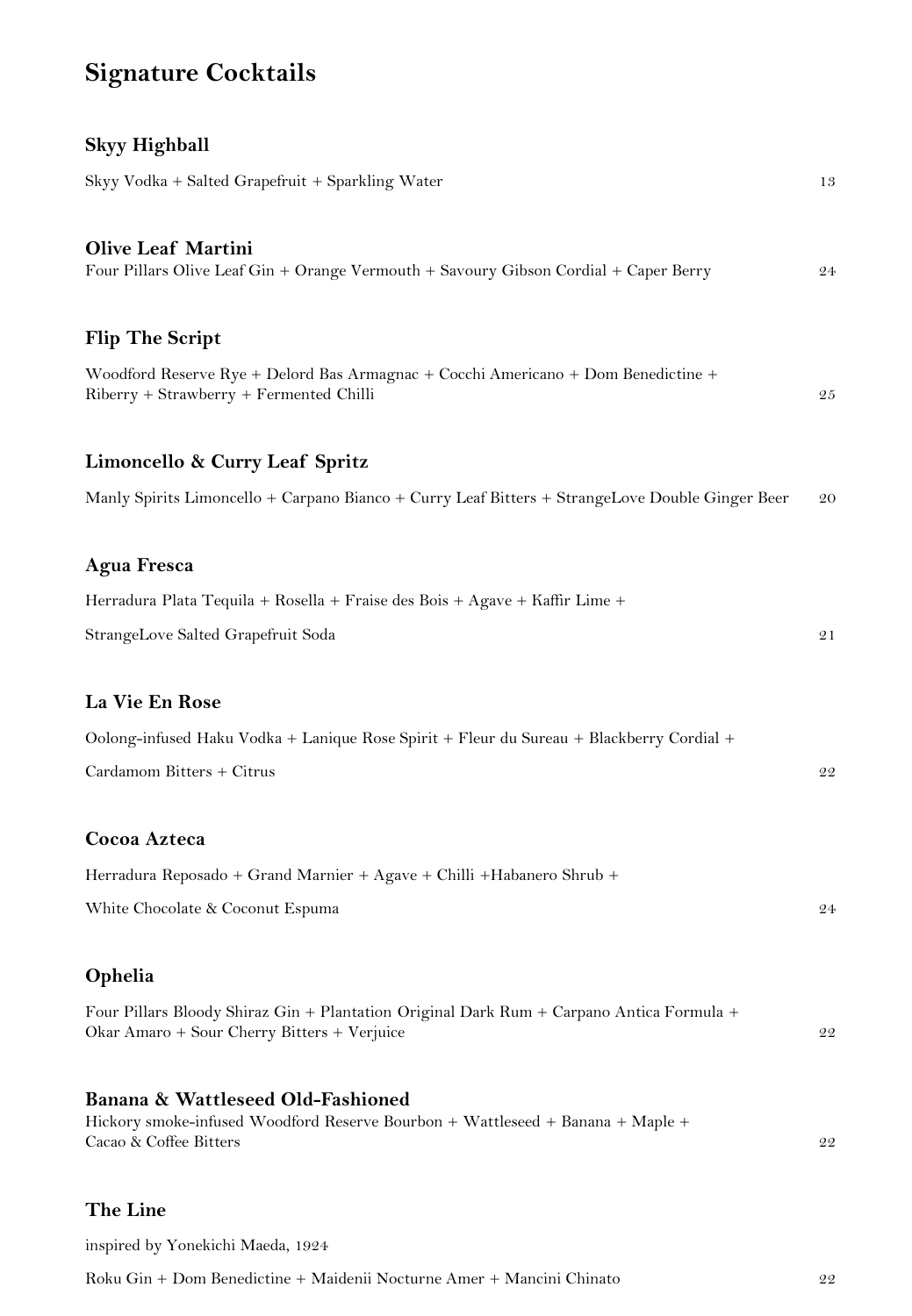## **Temperance** (Non-Alcoholic)

#### **Settle Petal**

| Lyre's Dry London Spirit + Lyre's Dry Aperitif + Chardonnay Verjuice +<br>Rose + StrangeLove Pear & Cinnamon Soda               | 16 |
|---------------------------------------------------------------------------------------------------------------------------------|----|
| <b>FAUX ESPRESSO MARTINI</b>                                                                                                    |    |
| Lyre's White Cane Spirit $+$ Lyre's Coffee Originale $+$ Salted Caramel $+$<br>Margaret River Roasting Co. Small Batch Espresso | 16 |
| <b>ZERO MARGARITA</b>                                                                                                           |    |
| Lyre's Agave Reserva Spirit + Agave + Lime + Smoked Paprika Salt                                                                | 16 |

## **Tap Beer**

| Byron Bay Premium Lager            | 10 |
|------------------------------------|----|
| Peroni 'Nastro Azzuro'             | 11 |
| Gage Roads 'Single Fin' Summer Ale | 10 |
| Feral 'Biggie Juice' ECIPA         | 11 |
| Heineken Lager                     | 10 |
| James Squire 'Orchard Crush' Cider | 11 |
| Little Creatures Pale Ale          | 11 |
| Little Creatures Roger's Amber Ale | 10 |
| White Rabbit White Ale             | 10 |
| Blasta Rampant Raspberry Sour      | 11 |

## **Beer by Bottle**

| Corona                                   | 11 |
|------------------------------------------|----|
| Menabrea                                 | 11 |
| Peroni 'Gran Riserva Doppio Malto'       | 18 |
| Little Creatures Pipsqueak Cider         | 10 |
| James Boag's Premium Light               | 8  |
| Heineken 0.0 Non Alcoholic Lager         | 8  |
| Gage Roads 'Yeah Buoy' Non Alcoholic XPA | 9  |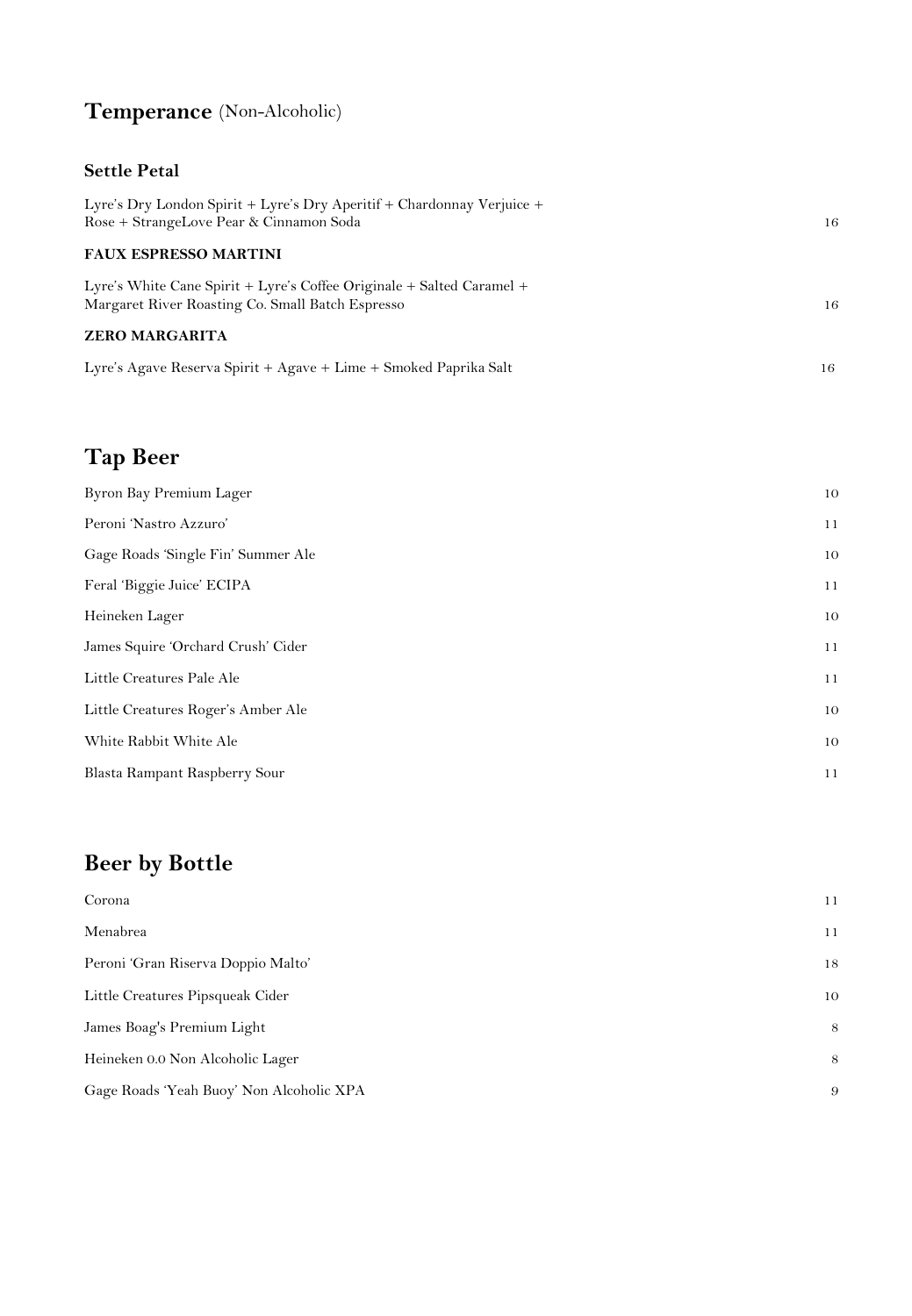## Wine by the Glass

#### **Sparkling wine**

| NV Bandini 'Extra Dry' Prosecco         | Veneto, ITA     | 13 |
|-----------------------------------------|-----------------|----|
| NV G.H Mumm Marlborough Brut Prestige   | Marlborough, NZ | 15 |
| NV Perrier Jouët 'Grand Brut' Champagne | Epernay, FRA    | 24 |
| 2020 Vietti Moscato D'asti              | Piedmont, ITA   | 15 |

#### **White Wine**

| 2020 Garganega + Trebbiano - Pieropan Soave Classico                   | Veneto, ITA            | 17 |
|------------------------------------------------------------------------|------------------------|----|
| $2018$ Riesling – Frogmore Creek                                       | Coal River Valley, TAS | 16 |
| 2020 Pinot Grigio - Tiefenbrunner                                      | Alto Adige, ITA        | 15 |
| 2018 Assyrtiko - Kir Yianni                                            | Amyndeon, GRE          | 16 |
| 2020 Chardonnay - Voyager Estate                                       | Margaret River, WA     | 19 |
| 2020 Sauvignon Blanc Semillon – Willow Bridge 'Dragonfly'              | Geographe, WA          | 12 |
| 2020 Skin contact (orange) Semillon + Sauvignon Blanc - Cullen 'Amber' | Margaret River, WA     | 17 |

#### **( See the next page for more by the Glass options )**

#### **Pink Wine (Rosé)**

| 2020 Grenache Blend – Chateau l'Aumerade 'Marie Christine'     | Provence, FRA      | 17 |
|----------------------------------------------------------------|--------------------|----|
|                                                                |                    |    |
| <b>Red Wine</b>                                                |                    |    |
| 2020 Pinot Noir - Skigh Wine 'Abacus' Karridale                | Margaret River, WA | 18 |
| 2020 Sangiovese - Chianti Camporsino                           | Tuscany, ITA       | 16 |
| 2019 Tempranillo - Azul Y Garanza 'Tres' Tinto                 | Navarra, SPN       | 15 |
| 2018 Aglianico - Somos                                         | McLaren Vale, SA   | 17 |
| 2020 Grenache Syrah – Mas de Libian 'Bout d'Zan Cotes du Rhone | Rhone Valley, FRA  | 18 |
| 2019 Shiraz - Oliver's Taranga                                 | McLaren Vale, SA   | 79 |
| 2018 Cabernet Sauvignon - Wynn's 'Black Label'                 | Coonawarra, SA     | 21 |
| 2016 Cabernet Sauvignon Malbec - Tim Adams                     | Clare Valley, SA   | 25 |

**( See the next page for more by the Glass options )**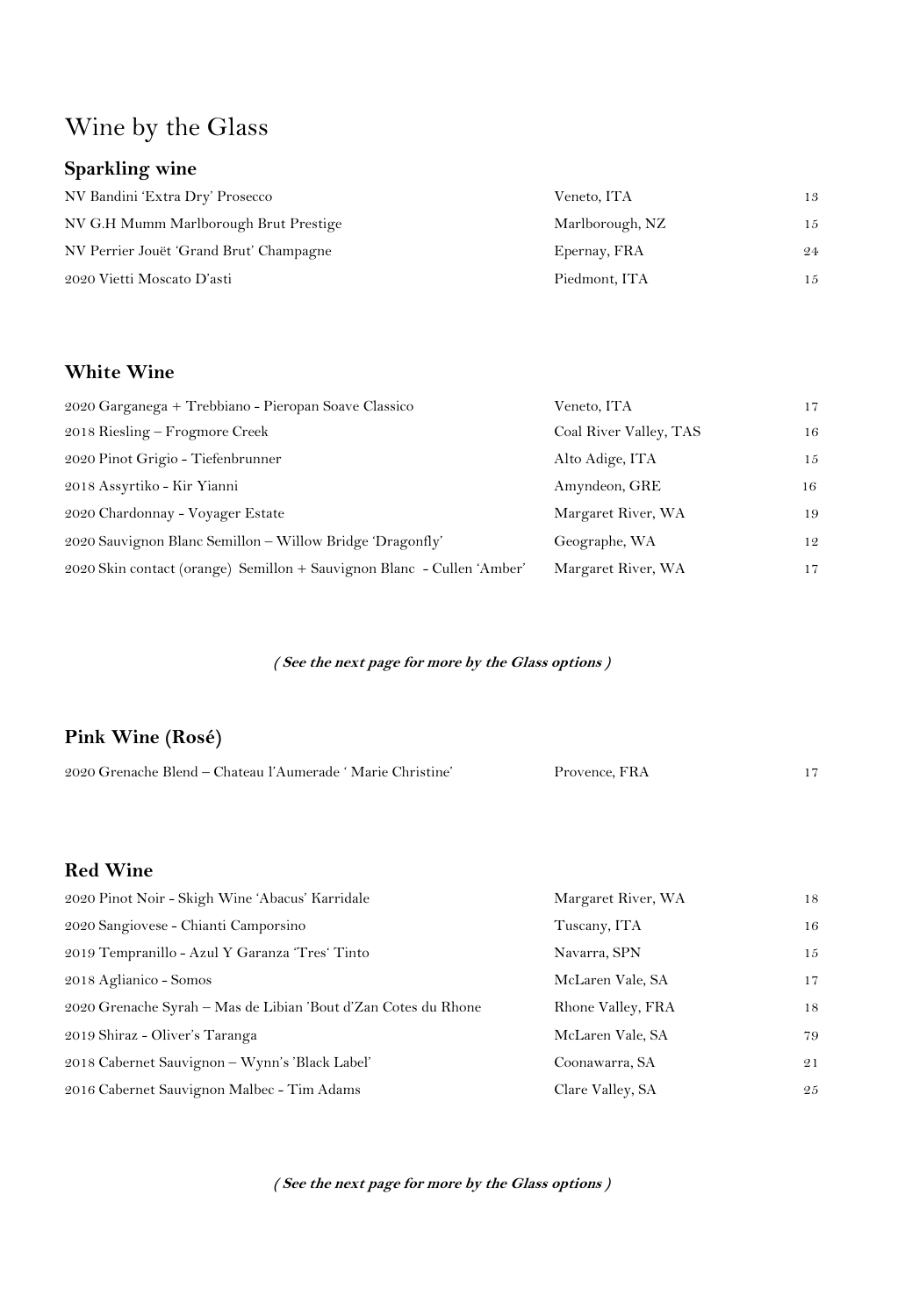## **Rare and Wine and by the Glass** *– by Coravin*

The Coravin wine preservation system uses a hollow needle and an inert gas to protect a wine from oxidization without having g to remove the cork. This ground breaking technology extends the wines life long after the first glass has been poured. Using the Coravin system we are able to offer some of Western Australia's and the worlds greatest wines to you by the glass.

2011 Perrier Jouet 'Belle Epoque, Epernay Champagne FRA 69

What started two centuries ago as a love story between Pierre Nicolas Perrier the son of a wine grower and the Rose Adelaide Jouet daughter of a wine merchant is today one of the worlds most prestigious champage houses. Perrier Jouet Belle Epoque and the famous white anemones that decorate its bottle is one of the worlds most sought after wines. All at once it is delicious, refreshing and intesely flavoured. A breathtaking exapmple of this remarkable champagne.

2014 Pewsey Vale Contours Riesling, Eden Valley SA 19

Australia dry riesling is the best value white wine in the world today. Its suits any budget, It tastes great young and can age 20+ years. Its amazing wth food, it speaks of its origins and has this intoxicating mix of flavour and freshness that suits dining tables, sun louges and picnic blankets This iconic Pewsey Vale Riesling is named after its vineyard which follows the contours of its hilly setting high in the Eden Valley. This is Riesling with complexity, power, and purity.

2019 Domaine Vacheron Sancerre Loire Valley, FRA 29

The orgin story for Sauvignon Blanc begins in France and the limestone filled vineyards of Sancerre in the Loire Valley. Its hard to believe that the fruity and herbaceous wines from New Zealand that have dominated the white wine categoty for the last 20 years are from the same family tree! This is savvy with minerality and elegance and layered with that mouth watering sensation that quenches your thirst then makes you thisty all at the same time.

2019 Domaine Laroche 'Montee de Tonnere 1er Cru' Chardonnay Chablis, Burgundy, FRA 46

Perched on a the east bank of the Serin River just outside of the township of Chablis is the regions most famous vineyards, Montee de Tonnere. This is a stunning relaese for Laroche and a wine full of contrast. Full of saline, mineral driven elegance framing rich and energetic fruit flaorvs. It is both powerful and refined and near perfect example of why drinking Chablis is one of the most addictive wine epxeriences on earth.

**Glass**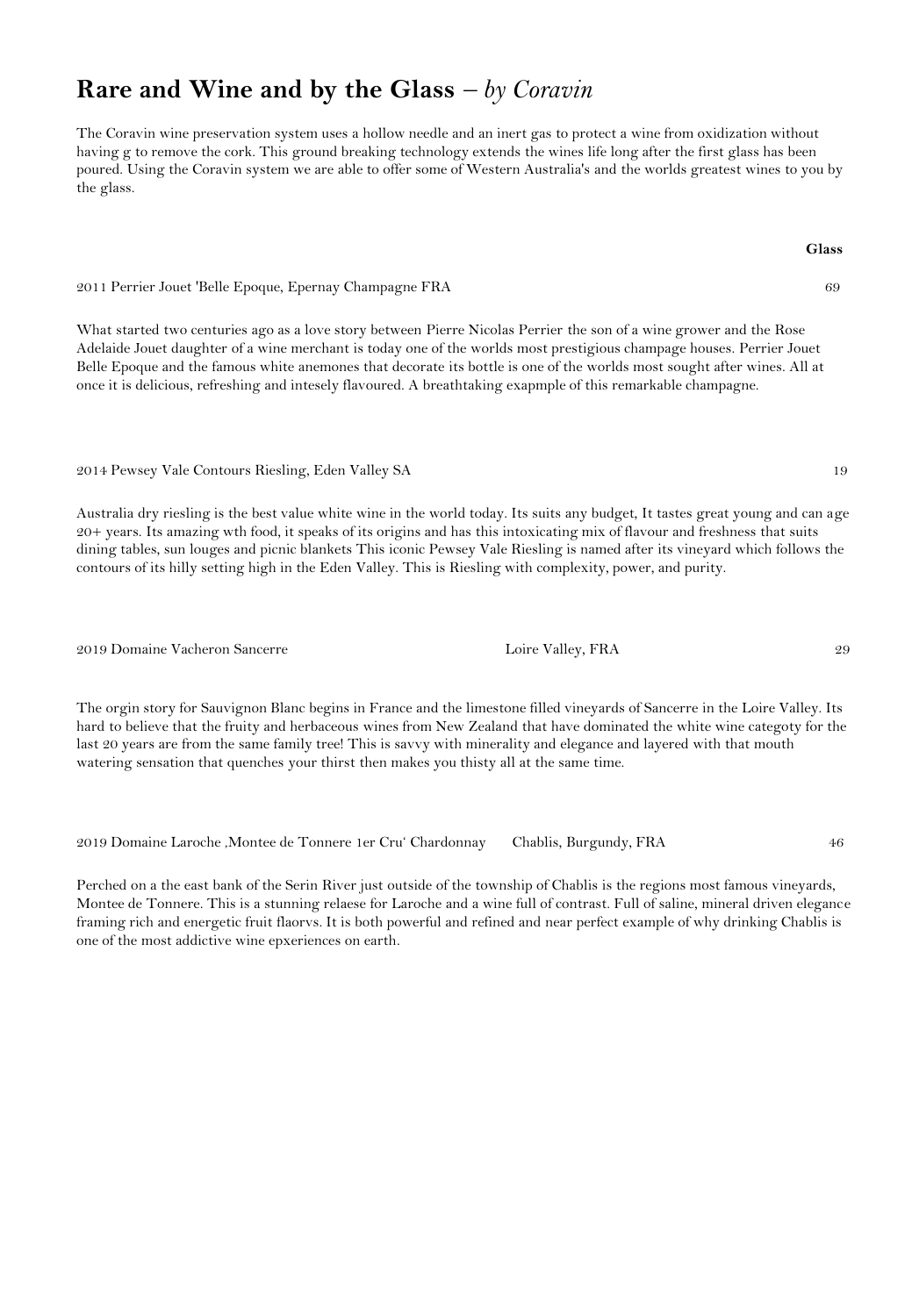## **Rare and Wine and by the Glass** *– by Coravin*

2019 Oakridge 864 Henkt Vineyard Pinot Noir, Yarra Valley VIC 39

Pinot Noir is sensitive to literally everything in a vineyard. Light,heat,water and of course soil all need to be just right. Then you need the right person to coax the grapes from the vine into the bottle without upsetting the delicate balance of aroma, flavour and texture. No one in Australia is better at this vinous high wire act than Dave Bicknell of Oakridge wines. This wine is one of the best releases of 2019 and is drinking beautifully.

2016 Giovanni Manzone Castaletto, Barolo ITA 50

Nebbiolo is the swiss army knife of the wine world. Its literally got a tool for evey occasion. Its drinks easy but can have the stamina to age 50 years. Its taste and texture can feel like Pinot Noir on steroids and its savoury taninns literaly melt when it comes into close conatct with red protiens and good fats . Barolo in the north east of Italy is Nebbiolo's most presitigious address and 2016 is a vintage that many locals have declared the best this century.

2016 Cune Reserve Tempranillo, Rioja SPN 32

Great Rioja has an edge to it. Its earthy, savoury tinted flavours are etched with Tempranillo's tight wire frame of acidity and tannin that creates a wine that's medium bodied, elegant but also full flavoured and complex. What makes this wine really work is its affinity with food. Those same tannins that give this wine its shape on your tongue and in your mouth literally melt away with slow cooked sauces, meats cooked over fire and hard cheeses.

2005 Clarendon Estate Onkaparinga Grenache, McLaren Vale SA 37

Traditionally Australian grenache didnt age well. They were too juicy when young, too alcoholic and lacked the tannin and acid wireframe for a long journey. But with Its elegance and refinement balanced with layers of red and dark fruits infused with oak complexity and pitch perfect tannin this wine redraws the boundary lines as to what's possible with Australian grenache. At peak drinking now and a stunning example of aged Australian red wine

2012 Voyager Estate Cabernet Sauvignon Merlot, Margaret River WA 40

No other grape has done more for Margaret Rivers reputation as a producer of world class wine than Cabernet Sauvignon. With it's proximity to the ocean and its Mediterranean climate Margaret River fashions Cabernet Sauvignon layered with deep, plush fruit flavours, sleek tannin and refreshing acidity. Voyager Estate is one of the regions best practioners of Cabernet Sauvignon and approaching its 10<sup>th</sup> birthday this wine is in perfect gear with horsepower to spare.

2020 Jasper Hill Georgia and Friends Shiraz, Heathcote VIC 42

The crippling drought and bushfires of 2020 saw the volumes of grapes for many east coast wineries reduce by up to %80. That means for every 10 grapes grown in 2019 only 2 were harvested in 2020. Japser Hill reached out to their neighbours and friends and were able to secure enough fruit to release their iconic Georigia shiraz. This is Shiraz with the texture of salmon roe when it pops on your tounge. Fresh and intensely flavoured but with a supple almost creamy texture it then races down your palette relasing its goodies of fruit and tannin finshing rich and stasifying. A beautiful wine from the toughest of circumstances.

2011 Cantalici Vin Santo Del Chianti Classico, Tuscany, ITA ( Fortified Wine ) 29 Used to celebrate mass as far back as the the 14th century Vin Santo or Holy Wine is made by using a process known as passito where grapes are dried on straw matts to dehydrate them and concentrate both sugar and acidty. Age also plays a role with Vin santo and over the centuries it has been revered for it ability to transform from light, bright and sweet to complex, deep and rich. Cantalucci Vin Santo manages to bridge both worlds and blends the best of both youth and age in a heavenly version of this iconic Itlalian desert wine

**Glass**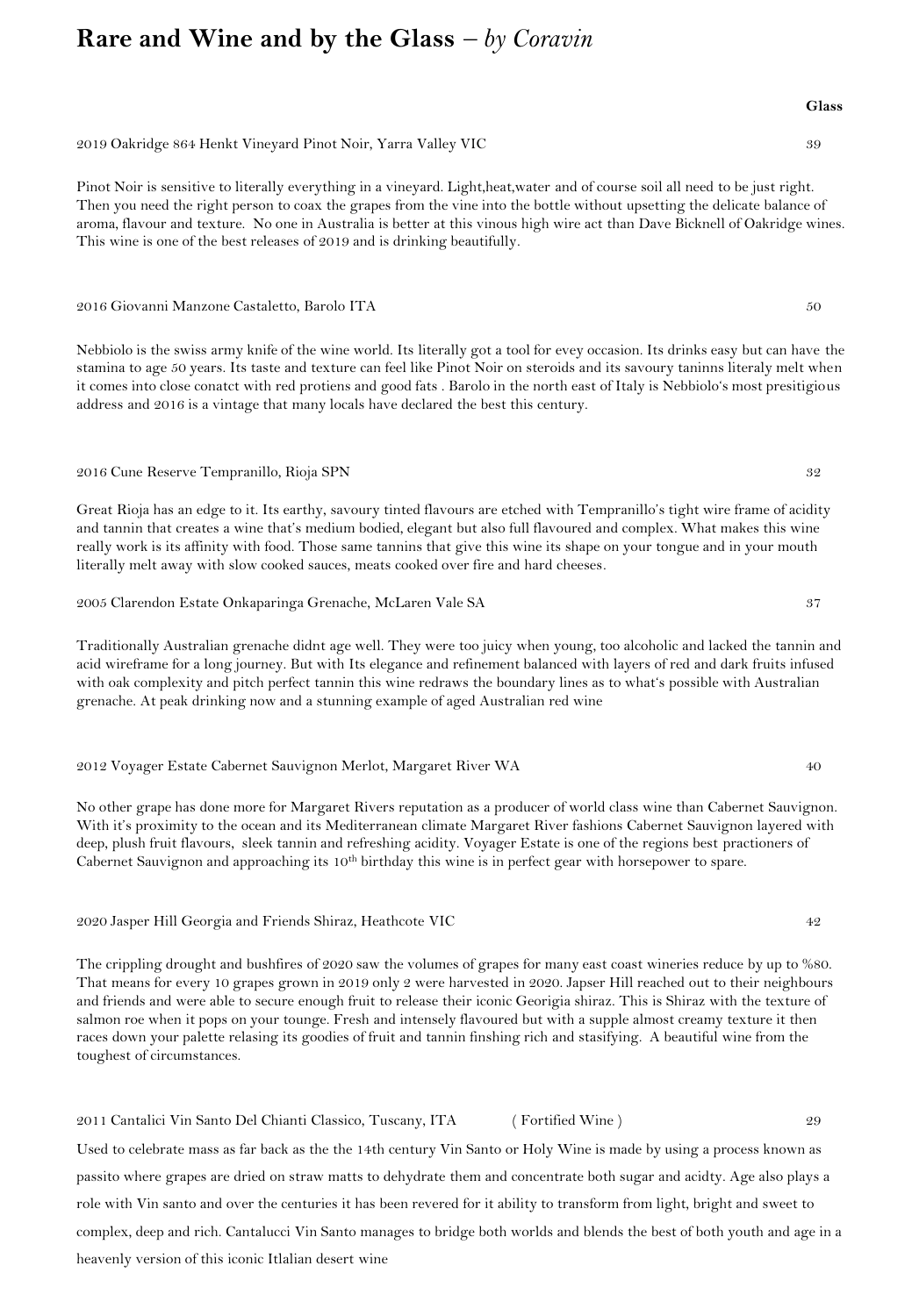## **Champagne - France**

#### **Non-Vintage Brut**

| Perrier Jouët 'Grand Brut'               | Epernay | 129 |
|------------------------------------------|---------|-----|
| Perrier Jouët 'Blanc de Blancs'          | Epernay | 295 |
| Ruinart Brut Blanc de Blancs             | Epernay | 245 |
| Larmandier-Bernier 'Latitude' 1er Cru    | Vertus  | 169 |
| G.H. Mumm 'Grand Cordon'                 | Reims   | 115 |
| G.H. Mumm 'Grand Cordon' Magnum (1500ml) | Reims   | 230 |
| Veuve Clicquot Brut Yellow Label         | Reims   | 175 |

#### **Vintage Brut**

| 2011 Perrier Jouët 'Belle Epoque'                                   | Epernay            | 495  |
|---------------------------------------------------------------------|--------------------|------|
| 2012 Dom Perignon                                                   | Epernay            | 490  |
| 2006 Dom Ruinart Blanc                                              | Epernay            | 725  |
| 2006 Champagne Pol Roger Sir Winston Churchill                      | Reims              | 815  |
| 2008 Champagne Pol Roger Sir Winston Churchill                      | Reims              | 825  |
| 2002 G.H. Mumm Cuvee R. Lalou '                                     | Reims              | 575  |
| 2013 Louis Roederer Cristal Brut                                    | Reims              | 690  |
| 1995 Salon S Blanc de Blanc'                                        | Le Mesnil Sur Oger | 1900 |
| 2012 Cedric Bouchard Roses de Jeanne 'Les Ursules' Blanc de Noirs ' | Celles-sur-Ource   | 515  |

#### **Rosé**

| 2004 Dom Ruinart Rose                               | Epernay               | 950  |
|-----------------------------------------------------|-----------------------|------|
| 1996 Dom Perignon Rose                              | Epernay               | 1450 |
| 1998 Dom Perignon Rose                              | Epernay               | 1395 |
| 2002 Dom Perignon Rose                              | Epernay               | 1410 |
| 2005 Dom Perignon Rose                              | Epernay               | 990  |
| NV G.H. Mumm 'Grand Cordon' Rosé                    | Reims                 | 145  |
| NV Krug Rose Brut 21eme Edition                     | Reims                 | 1190 |
| NV Paul Bara 'Grand Rosé' Brut NV                   | Bouzy                 | 179  |
| 2008 Billecart-Salmon Cuvee Rose "Elisabeth Salmon' | $M$ areuil – sur – Ay | 1500 |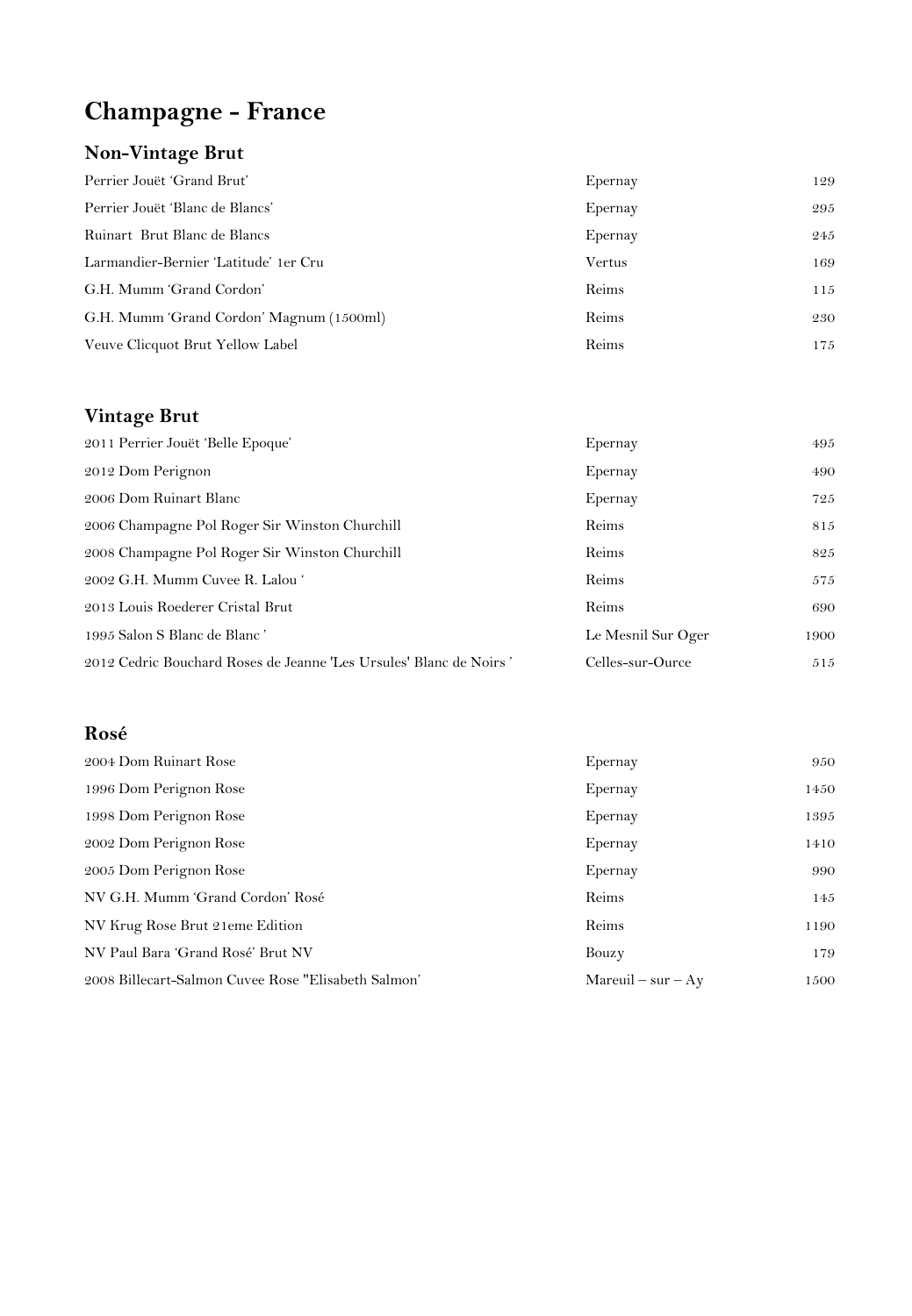## **Sparkling wine - Australian and International**

| NV Dal Zotto 'Pucino' Prosecco                           | King Valley, VIC   | 58  |
|----------------------------------------------------------|--------------------|-----|
| NV Bandini Prosecco                                      | Veneto, ITA        | 65  |
| NV Domaine Chandon 'Blanc de Blancs'                     | Yarra Valley VIC   | 69  |
| 2016 Daosa 'Natural Reserve, Tirage'                     | Adelaide Hills, SA | 95  |
| NV G.H Mumm Marlborough Brut Prestige                    | Marlborough, NZ    | 70  |
| NV Biondelli 'Satén' Franciacorta                        | Lombardy, ITA      | 185 |
| 2018 Canella Conegliano Valdobbiadene Prosecco Superiore | Veneto, ITA        | 75  |
| NV Deviation Road 'Altair' Brut Rosé                     | Adelaide Hills, SA | 65  |

## **'Orange' & 'Amber' Wine**

| 2020 Cullen 'Amber' Semillon + Sauvignon Blanc '             | Margaret River, WA  | 85 |
|--------------------------------------------------------------|---------------------|----|
| 2018 Ravensworth 'Seven Months' Pinot Gris + Gewurztraminer' | Murrumbateman, NSW  | 94 |
| NV Dinavolo 'Dinavolino V16' Malvasia Blend, Vino Bianco     | Emilia Romagna, ITA | 90 |

## **Pink Wine (Rosé)**

| 2017 Graci Nerello Mascalese, Etna Rosato                   | Sicily, ITA        | 82  |
|-------------------------------------------------------------|--------------------|-----|
| 2017 Mazzei Belguardo IGT                                   | Tuscany, ITA       | 63  |
| 2020 Château de l'Aumérade 'Marie Christine' Grenache Blend | Provence, FRA      | 85  |
| 2019 Debussy 'Rêverie' Grenache, Pays d'Oc'                 | Provence, FRA      | 62  |
| 2020 Domaine La Suffrene, Mourvedre, Bandol                 | Provence, FRA      | 125 |
| 2018 Gaia '4-6hr' Agiorgitiko                               | Nemea, GRE         | 65  |
| 2021 L.A.S Vino 'Albino PNO', Pinot Noir + Chardonnay       | Margaret River, WA | 120 |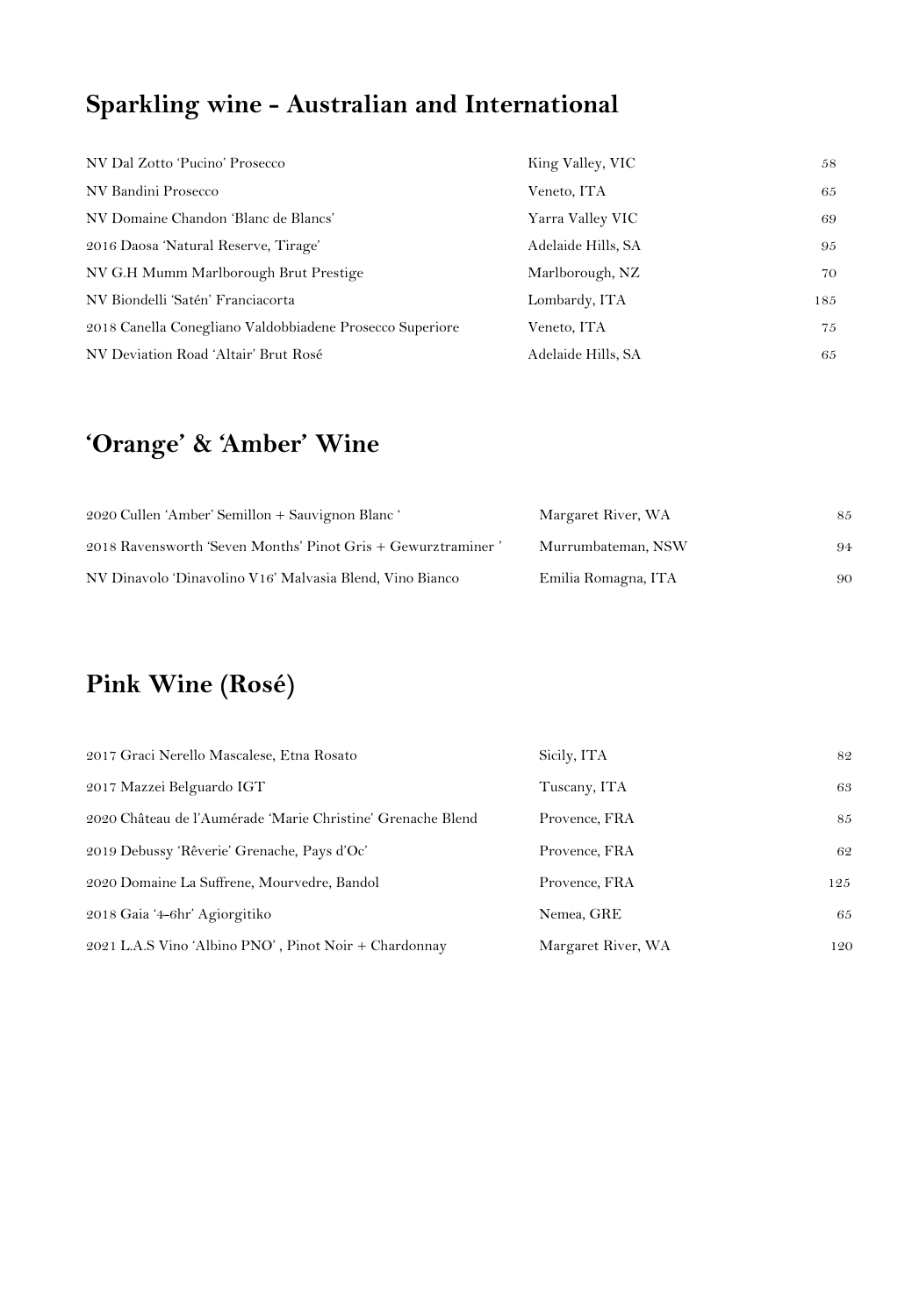## **White Wine**

#### **Riesling**

| Frankland River, WA    | 75  |
|------------------------|-----|
| Frankland River, WA    | 96  |
| Frankland River, WA    | 96  |
| Frankland River, WA    | 135 |
| Great Southern, WA     | 65  |
| Porongurup, WA         | 74  |
| Porongurup, WA         | 85  |
| Margaret River, WA     | 60  |
| Margaret River, WA     | 69  |
| Margaret River, WA     | 69  |
| Margaret River, WA     | 69  |
| Mount Barker, WA       | 55  |
| Mount Barker, WA       | 59  |
| Mount Barker, WA       | 75  |
| Canberra District, ACT | 95  |
| Clare Valley, SA       | 105 |
| Eden Valley, SA        | 89  |
| Eden Valley, SA        | 115 |
| Barossa, SA            | 85  |
| Coal River Valley, TAS | 75  |
| Derwent Valley, TAS    | 72  |
| Henty, VIC             | 115 |
| Alto Adige, ITA        | 135 |
|                        |     |

#### **Pinot Grigio**

| 2021 Dal Zotto                                         | King Valley, VIC      | 58  |
|--------------------------------------------------------|-----------------------|-----|
| 2020 Tiefenbrunner                                     | Alto Adige, ITA       | 65  |
| 2020 Terre dei Buth delle Venezie IGT                  | Venezie, ITA          | 75  |
| 2018 Antonio, delle Venezie IGT                        | Venezie, ITA          | 70  |
| 2018 Fattori delle Venezie IGT                         | Venezie, ITA          | 60  |
| 2016 Ronco dei Tassi, Collio                           | Friuli-Venezia Giulia | 75  |
| 2016 Ronco del Gelso 'Sot lis Rivis' Izonzo del Friuli | Friuli-Venezia Giulia | 109 |

| Assyrtiko                     |                  |    |
|-------------------------------|------------------|----|
| 2017 Jim Barry                | Clare Valley, SA | 79 |
| 2018 Kir Yianni               | Amyndeon, GRE    | 79 |
| 2018 Estate Argyos 'Atlantis' | Santorini, GRE   | 95 |

#### **Pinot Blanc**

2018 Hoddles Creek Estate  $\qquad \qquad$  75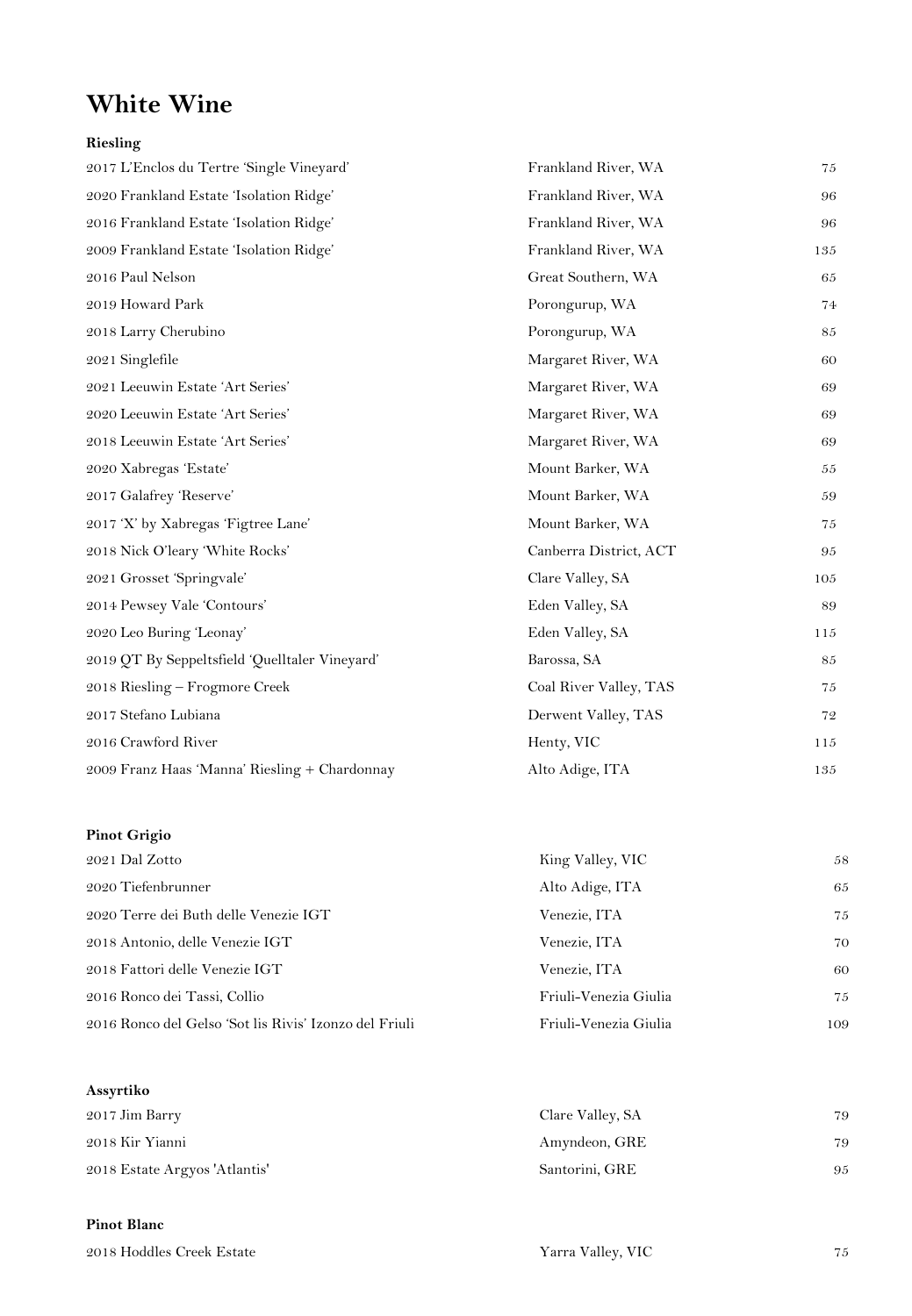#### **Vermentino**

| 2017 Agricola Punica 'Samas' Isola dei Nuraghi IGT | Sardinia, ITA    | 72  |
|----------------------------------------------------|------------------|-----|
| 2018 Delinquente Wine Co. 'Screaming Betty'        | Riverland, SA    | .56 |
| 2020 Seppeltsfield                                 | Barossa, WA      | 62  |
| 2017 Vinemind                                      | Clare Valley, SA | 65  |
| 2021 Oliver's Taranga                              | McLaren Vale, SA | 65  |
| 2019 Antinori 'Tenuta Guado al Tasso' Bolgheri '   | Tuscany, ITA     | 85  |

#### **Fiano**

| 2018 A.Mano 'Bianco' Falanghina + Greco' | Puglia, ITA    | 65 |
|------------------------------------------|----------------|----|
| 2018 Larry Cherubino 'Laissez Faire'     | Frankland, WA  | 70 |
| 2018 Lo Stesso                           | Heathcote, VIC | 59 |
| 2017 Unico Zelo 'River Sand'             | Riverland, SA  | 75 |
| 2017 Unico Zelo 'Jade and Jasper'        | Riverland, SA  | 55 |

#### **Garganega**

| 2018 Campagnola 'Le Bine' Soave Classico 'Vigneti Monte Foscarino' | Veneto, ITA     | 65  |
|--------------------------------------------------------------------|-----------------|-----|
| 2015 Gini 'La Froscà' Soave Classico '                             | Veneto, ITA     | 135 |
| 2018 Canoso 'Verso' Soave Classico                                 | Veneto, ITA     | 85  |
| 2020 Pieropan, Soave Classico                                      | Veneto, ITA     | 89  |
| 2018 Cantina 'Pra' Grande Soave Superiore Classico                 | Veneto, ITA     | 115 |
| 2016 Range Life                                                    | King Valley VIC | 55  |

#### **Falanghina**

2017 Villa Matilde Campania, ITA 82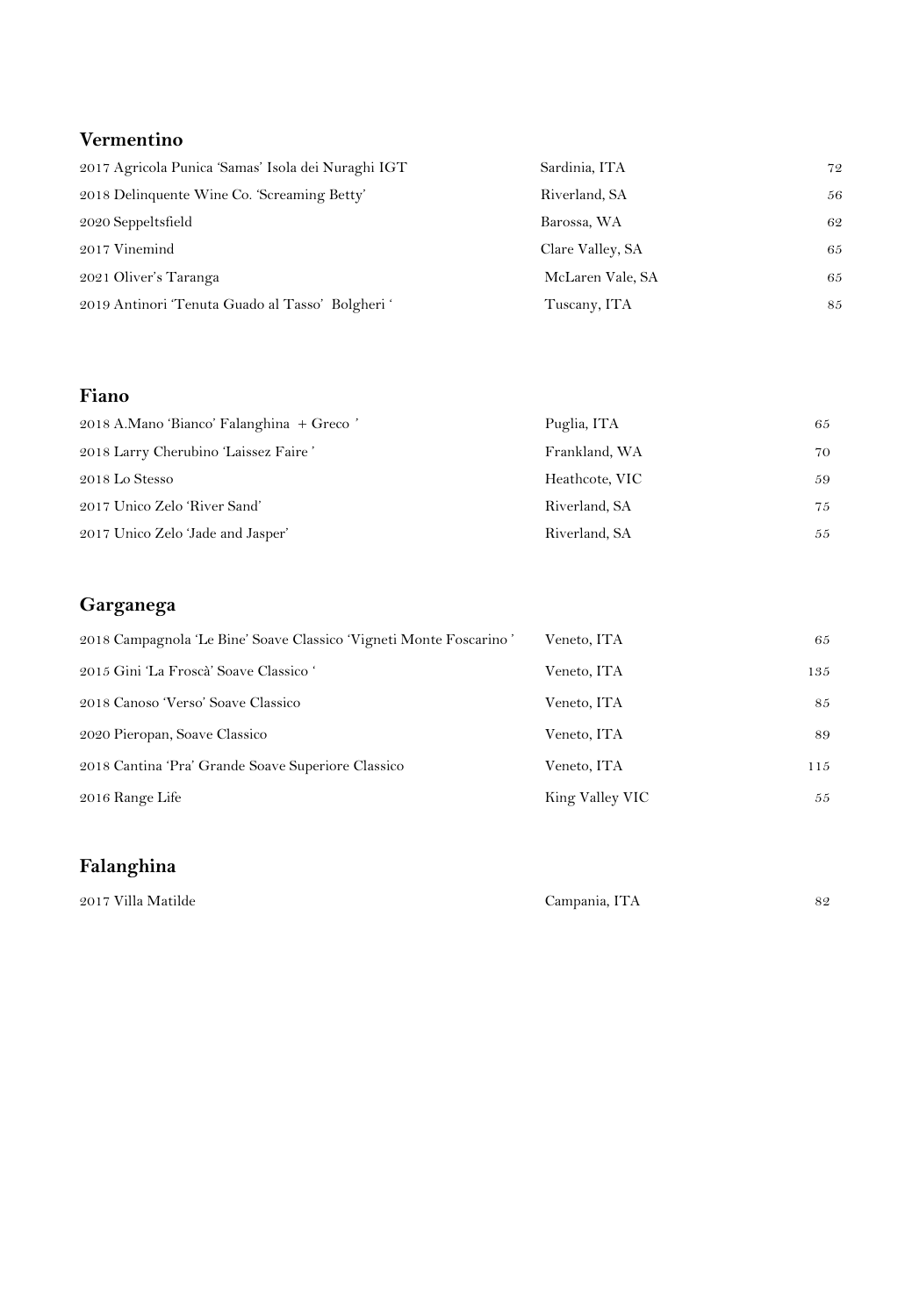| Verdelho                                                      |                     |     |
|---------------------------------------------------------------|---------------------|-----|
| 2018 Faber                                                    | Swan Valley, WA     | 55  |
| Verdejo                                                       |                     |     |
| 2016 Telmo Rodriguez 'El Transistor'                          | Rueda, SPN          | 125 |
| Verdicchio                                                    |                     |     |
| 2018 Bisci Verdicchio di Matelica                             | Marche, ITA         | 75  |
| 2017 Terre Monte Schavio Verdicchio dei Castelli di Jesi      | Marche, ITA         | 70  |
| Cortese                                                       |                     |     |
| 2018 Somos                                                    | Adelaide Hills, SA  | 75  |
| 2017 Le Terre di Stefano Massone 'Vigneto Masera'             | Gavi, ITA           | 85  |
| <b>Chenin Blanc</b>                                           |                     |     |
| 2011 Bella Ridge                                              | Swan District, WA   | 79  |
| 2018 Wines of Merritt                                         | Margaret River, WA  | 99  |
| 2020 Domaine Pichot 'Coteau de la Biche' Vouvray              | Loire Valley, FRA   | 78  |
| 2019 Domaine des Aubusieres 'Cuvee Silex'                     | Loire Valley, FRA   | 95  |
| <b>Sauvignon Blanc and Blends</b>                             |                     |     |
| 2019 Domaine Vacheron Sancerre                                | Loire Valley, FRA   | 145 |
| 2018 Vincent Pinard 'Flores' Sancerre                         | Loire Valley, FRA   | 148 |
| 2021 Craggy Range 'Te Muna Vineyard'                          | Martinborough, NZ   | 77  |
| 2020 Dog Pont Sauvignon Blanc                                 | Marlborough, NZ     | 75  |
| 2016 Moorilla Estate 'Muse, St. Matthias Vineyard'            | Tamar Valley, TAS   | 85  |
| 2020 Fraser Gallop Estate Semillon + Sauvignon Blanc          | Margaret River, WA  | 59  |
| 2019 Cullen 'Dancing in the Sun ' Semillon Sauvignon Blanc    | Margaret River, WA  | 68  |
| 2020 Cape Mentelle Sauvignon Blanc + Semillon                 | Margaret River, WA  | 70  |
| 2020 Pierro 'LTC' Sauvignon Blanc + Semillon                  | Margaret River, WA  | 78  |
| 2015 Leeuwin 'Art Series' Sauvignon Blanc + Semillon          | Margaret River, WA  | 85  |
| 2018 Wines of Merritt Sauvignon Blanc                         | Margaret River, WA  | 80  |
| 2020 Singlefile 'Run Free' Sauvignon Blanc                    | Margaret River, WA  | 60  |
| 2020 Larry Cherubino 'The Yard, Channybearup' Sauvignon Blanc | Pemberton, WA       | 60  |
| 2021 Shaw and Smith Sauvignon Blanc                           | South Australia, SA | 74  |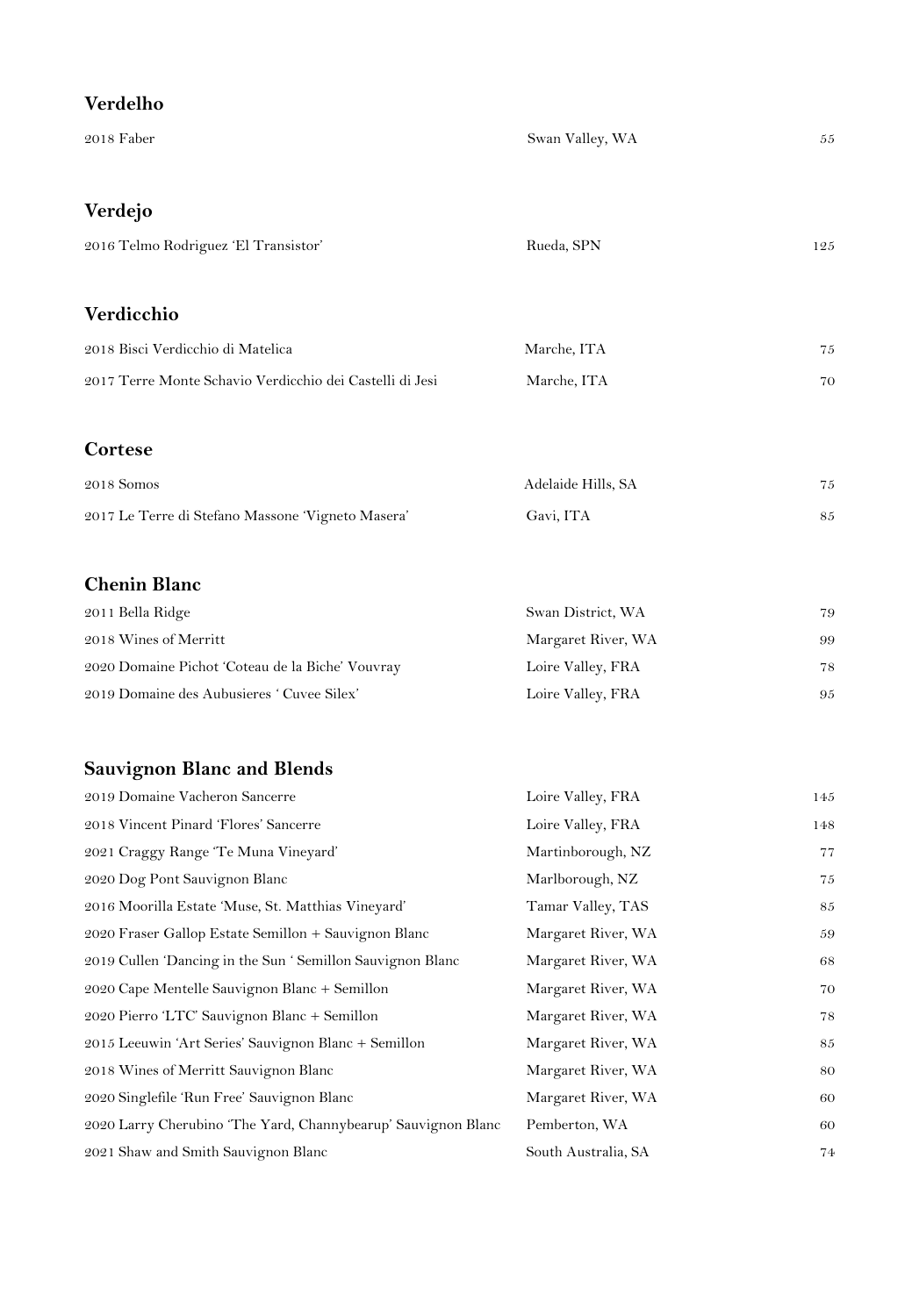#### **Roussanne**

2016 Michael Hall 'Greenock' Barossa Valley, SA 80

#### **Marsanne**

| 2018 Tahbilk                     | Nagambie Lakes, VIC | 64  |
|----------------------------------|---------------------|-----|
| 2017 Domaine Aurelien Chatagnier | Saint – Joseph, FRA | 150 |
| 2014 Domaine du Tunnel           | Saint – Peray, FRA  | 140 |

#### **Viognier**

| 2017 Domaine Aurelien Chatagnier | Rhone Valley, FRA | 115 |
|----------------------------------|-------------------|-----|
| 2016 Clos Mogador 'Nelin'        | Priorat, SPN      | 210 |

#### **Other white varietals and blends**

| 2018 Feudo Montoni 'Timpa' Grillo                                | Sicily, ITA                | 105      |
|------------------------------------------------------------------|----------------------------|----------|
| 2017 Terraze dell' Etna 'Ciuri' Nerello Mascalese                | Sicily, ITA                | 110      |
| 2016 Puiatti 'Vuj' Fruliano                                      | Friuli-Venezia-Giulia, ITA | 75       |
| 2016 Bruno Giacosa, Arneis                                       | Roero, ITA                 | 115      |
| 2017 Paul Nelson Arneis                                          | Denmark, WA                | 69       |
| 2018 Larry Cherubino 'Laissez Faire' Arneis                      | Pemberton, WA              | 70       |
| 2015 Jermann 'Vinnae' Ribolla Gialla + Friulano + Riesling       | Friuli-Venezia Giulia, ITA | 95       |
| 2017 Charquino, Albarino                                         | Rias Baixas, SPN           | $7\,5$   |
| 2018 Telmo Rodriguez Basa, Viura                                 | Rueda, SPN                 | 75       |
| 2010 Casal de Arman, Treixadura Blend                            | Ribeiro, SPN               | $\bf 85$ |
| 2013 Terroir al Limit Vi de Terra Viva Terra de Cuques, Moscatel | Priorat, SPN               | 165      |
| 2015 Terroir al Limit Vi de Coster Pedra de Guix, Grenache       | Priorat, SPN               | 290      |
| 2017 Clos St Magdeleine, Clairette Marsanne Ugni Blanc           | Provence, FRA              | 130      |
| 2016 Clos Saint Vincent 'Le Clos Saint', Rolle                   | Bellet, FRA                | 190      |
| 2018 Clomarin, Picpoul de Pinet                                  | Languedoc, FRA             | 63       |
| 2018 Douloufakis 'Dafnois'                                       | Crete, GRE                 | 70       |
| 2018 Gaia 'Notios white' Moschofilero Roditis Assyrtiko '        | Nemea, GRE                 | 65       |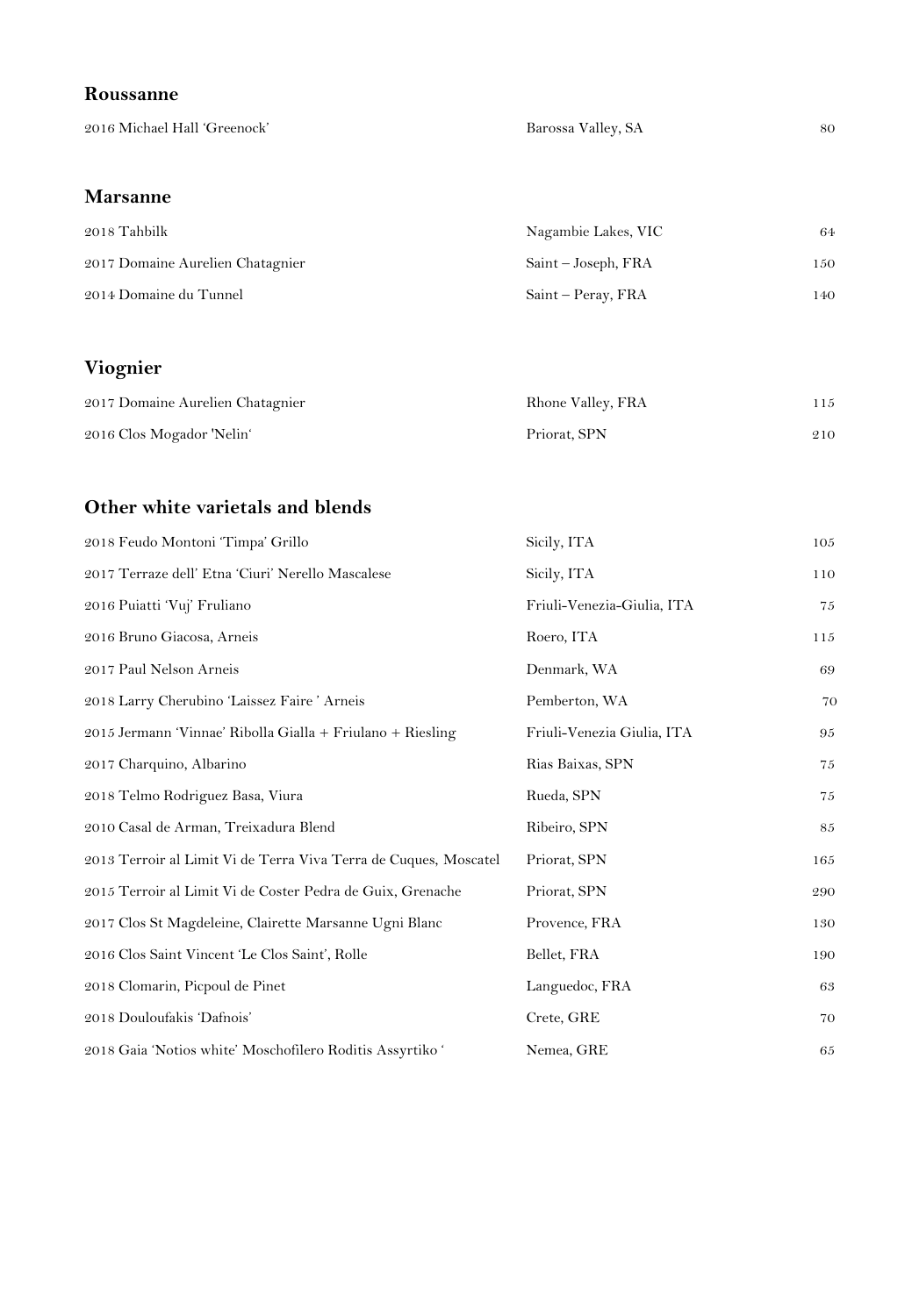## **Chardonnay**

| 2020 Tolpuddle                          | Coal River Valley, TAS    | 178 |
|-----------------------------------------|---------------------------|-----|
| 2019 Ministry of Clouds                 | Tasmania, TAS             | 115 |
| 2018 Oakridge 'Yarra Valley'            | Yarra Valley, VIC         | 75  |
| 2015 Garagiste 'Tuerong'                | Mornington Peninsula, VIC | 115 |
| 2017 Petaluma 'Yellow Label'            | Piccadilly Valley, SA     | 129 |
| 2016 Tapanappa 'Tiers'                  | Adelaide Hills, SA        | 180 |
| 2020 Shaw and Smith 'M3'                | Adelaide Hills, SA        | 125 |
| 2017 Michael Hall 'Piccadilly'          | Adelaide Hills, SA        | 130 |
| 2019 Penfolds 'Yattarna'                | Barossa Valley, SA        | 384 |
| 2019 Howard Park 'Flint Rock'           | Mount Barker, WA          | 67  |
| 2021 Singlefile Family Reserve          | Great Southern, WA        | 139 |
| 2019 Woodlands 'Wilyabrup Valley'       | Margaret River, WA        | 83  |
| 2016 Hay Shed Hill                      | Margaret River, WA        | 98  |
| 2018 Grace Farm                         | Margaret River, WA        | 72  |
| 2020 Pedestal Larry Cherubino           | Margaret River, WA        | 60  |
| 2017 Flor Marché 'Chell'                | Margaret River, WA        | 89  |
| 2020 Bacchus Family Wine                | Margaret River, WA        | 108 |
| 2018 Cape Mentelle                      | Margaret River, WA        | 142 |
| 2019 Fraser Gallop 'Parterre'           | Margaret River, WA        | 110 |
| 2020 Voyager Estate 'Girt by Sea'       | Margaret River, WA        | 65  |
| 2020 Voyager Estate                     | Margaret River, WA        | 90  |
| 2019 Voyager Estate 'Broadvale Block 6' | Margaret River, WA        | 135 |
| 2020 Vasse Felix                        | Margaret River, WA        | 94  |
| 2019 Vasse Felix 'Heytesbury'           | Margaret River, WA        | 199 |
| 2020 Pierro                             | Margaret River, WA        | 198 |
| 2010 Leeuwin Estate 'Art Series'        | Margaret River, WA        | 330 |
| 2011 Leeuwin Estate 'Art Series'        | Margaret River, WA        | 309 |
| 2012 Leeuwin Estate 'Art Series'        | Margaret River, WA        | 312 |
| 2014 Leeuwin Estate 'Art Series'        | Margaret River, WA        | 312 |
| 2020 Cullen Kevin John                  | Margaret River, WA        | 340 |
| 2018 Hans Herzog                        | Marlborough, NZ           | 175 |

**Continue on the next page for European Chardonnay**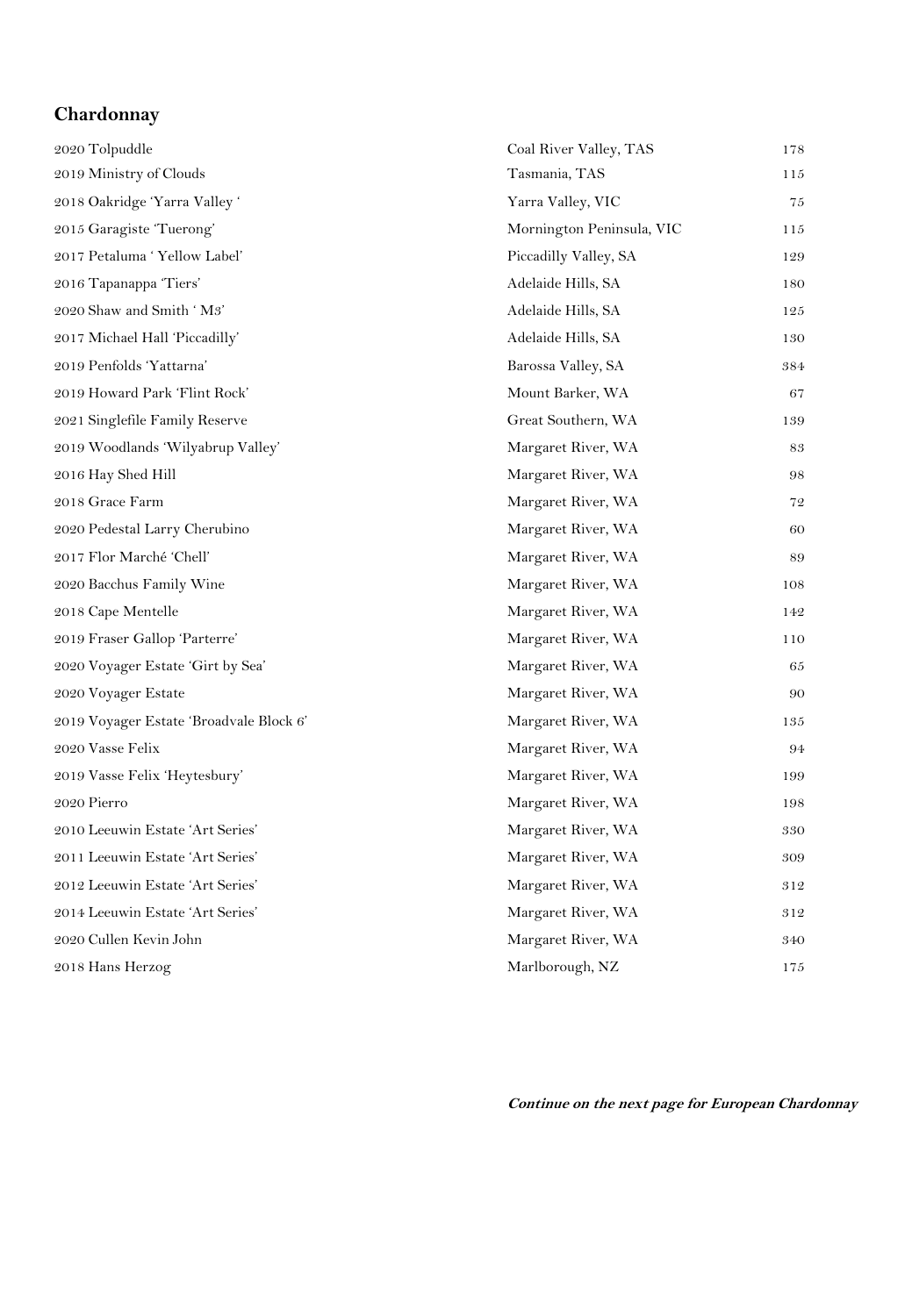#### **Chardonnay**

| 2016 Les Crêtes                                                                                       | Valle D'Aosta, ITA            | 129 |
|-------------------------------------------------------------------------------------------------------|-------------------------------|-----|
| 2017 Antinori 'Bramito del Cervo'                                                                     | Umbria, ITA                   | 82  |
| 2019 Vie di Romans 'Vie di Romans'                                                                    | Friuli-Venezia Giulia, ITA    | 139 |
| 2019 William Fevre Petit Chablis                                                                      | Chablis, Burgundy, FRA        | 95  |
| 2019 Domaine Jean Dauvissat Père & Fils                                                               | Chablis, Burgundy, FRA        | 115 |
| 2019 Domaine Laroche Chablis 'Montee de Tonnerre' 1 <sup>er</sup> Cru                                 | Chablis, Burbundy, FRA        | 225 |
| 2017 Domaine William Fevre Chablis 'Montée de Tonnerre' 1er Cru                                       | Chablis, Burgundy, FRA        | 270 |
| 2017 Bouchard Meursault 'Perrieres' 1er Cru                                                           | Cote de Beaune, Burgundy, FRA | 495 |
| 2015 Domaine Olivier Leflaive Puligny Montrachet 'Les pucelles' 1er Cru Cote de Beaune, Burgundy, FRA |                               | 795 |
| 2018 Domaine Bonneau du Martray Corton Charlemagne Grand Cru                                          | Cote de Beaune, Burgundy, FRA | 975 |
| 2017 Chanson Père et Fils, Viré-Clessé                                                                | Mâconnais, Burgundy, FRA      | 88  |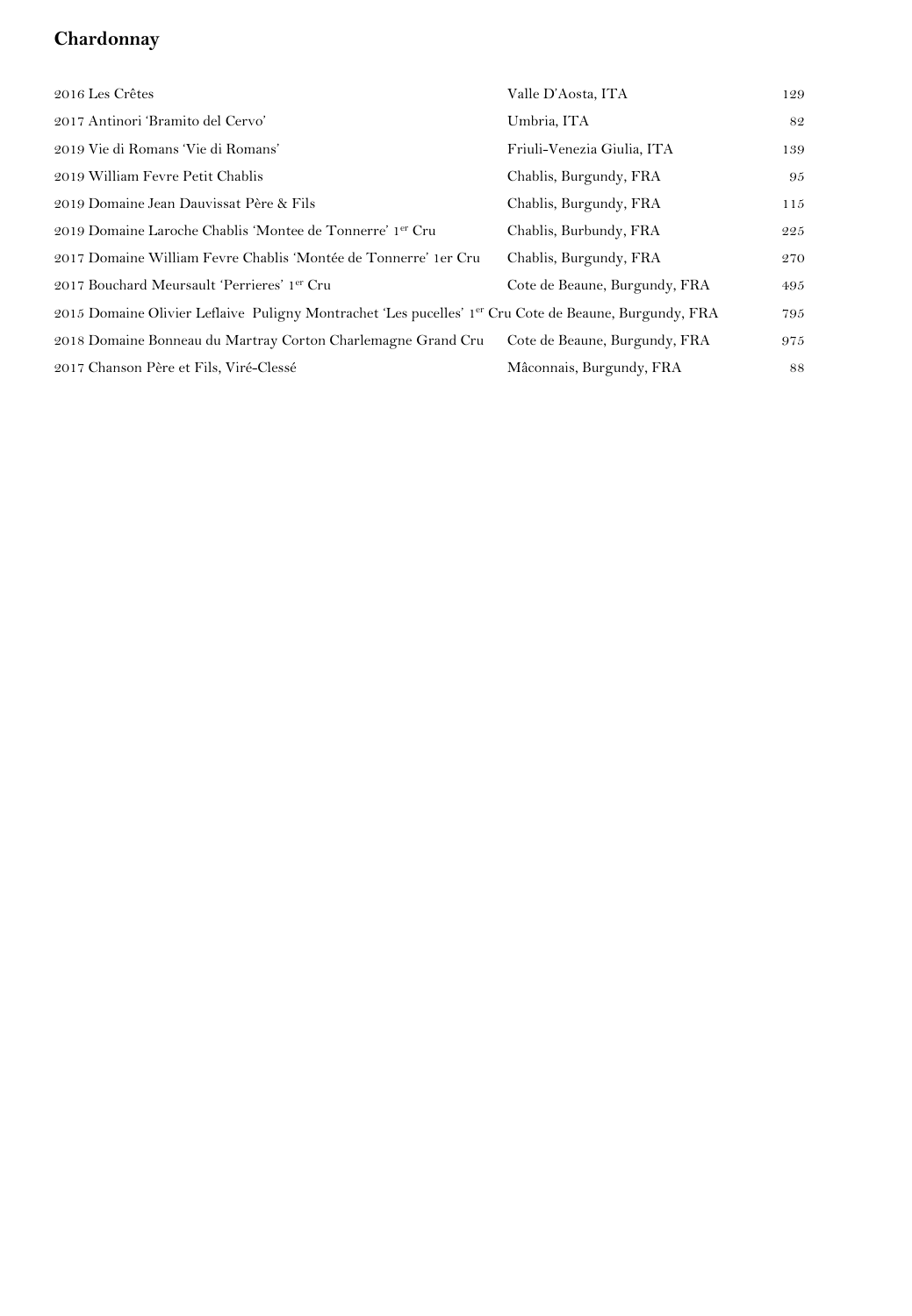## **Red Wine**

**Gamay**

2017 Domaine Dominique Piron 'Cote du Py' Morgon' Beaujolais, FRA 106

#### **Pinot Noir**

| 2019 Beautiful Isle                                           | Tamar Valley, TAS               | 75  |
|---------------------------------------------------------------|---------------------------------|-----|
| 2017 Marion's Vineyard                                        | Tamar Valley, TAS               | 105 |
| 2020 Tolpuddle                                                | Coal River Valley, TAS          | 188 |
| 2020 Pooley                                                   | Coal River Valley, TAS          | 110 |
| 2013 Domain A                                                 | Coal River Valley, TAS          | 189 |
| 2018 Ashton Hills 'Estate'                                    | Adelaide Hills SA               | 125 |
| 2015 Eastern Peake 'Intrinsic'                                | Ballarat, VIC                   | 105 |
| 2020 Airlie Bank                                              | Yarra Valley VIC                | 60  |
| 2019 Coldstream Hills                                         | Yarra Valley, VIC               | 120 |
| 2020 Mac Forbes                                               | Yarra Valley, VIC               | 165 |
| 2019 Oakridge '864'                                           | Yarra Valley, VIC               | 195 |
| 2011 Curly Flat                                               | Macedon Ranges, VIC             | 162 |
| 2017 Bannockburn '1314 A.D.'                                  | Geelong, VIC                    | 69  |
| 2019 Bannockburn                                              | Geelong VIC                     | 149 |
| 2020 Castelli 'Estate'                                        | Denmark, WA                     | 75  |
| 2019 Picardy                                                  | Pemberton, WA                   | 98  |
| 2018 Picardy 'Tete de Cuvee'                                  | Pemberton, WA                   | 198 |
| 2020 Skigh Wine 'Abacus' Karridale                            | Margaret River, WA              | 90  |
| 2019 Craggy Range                                             | Martinborough, NZ               | 90  |
| 2016 Escarpement 'Kiwa'                                       | Martinborough, NZ               | 155 |
| 2018 Nevis Bluff                                              | Central Otago, NZ               | 94  |
| 2018 Felton Road 'Calvert' 1500ml (Magnum)                    | Central Otago, NZ               | 394 |
| 2016 Franz Haas                                               | Alto Adige, ITA                 | 175 |
| 2019 Bouchard et Fils 'La Vignee' Bourgogne                   | Cote de Nuits, Burgundy, FRA    | 90  |
| 2017 Domaine Anne Parent Bourgogne                            | Cote de Nuits, Burgundy, FRA    | 165 |
| 2019 Domaine Fourrier Bourgogne                               | Cote de Nuits, Burgundy, FRA    | 183 |
| 2017 Geantet Pansiot Gevrey Chambertin Vieille Vignes         | Cote de Nuits, Burgundy, FRA    | 385 |
| 2013 Geantet Pansiot Charmes Chambertin Grand Cru             | Cote de Nuits, Burgundy, FRA    | 765 |
| 2013 Geantet Pansiot Chambolle Musigny Vieilles Vignes        | Cote de Nuits, Burgundy, FRA    | 375 |
| 2006 Hubert de Montille Nuits St Georges 1er Cru 'Les Thorey' | Cote de Nuits, Burgundy, FRA    | 350 |
| 2019 Domaine Francois Lumpp 'A Vignes Rouge' Givry 1er Cru    | Cote Chalonnaise, Burgundy, FRA | 245 |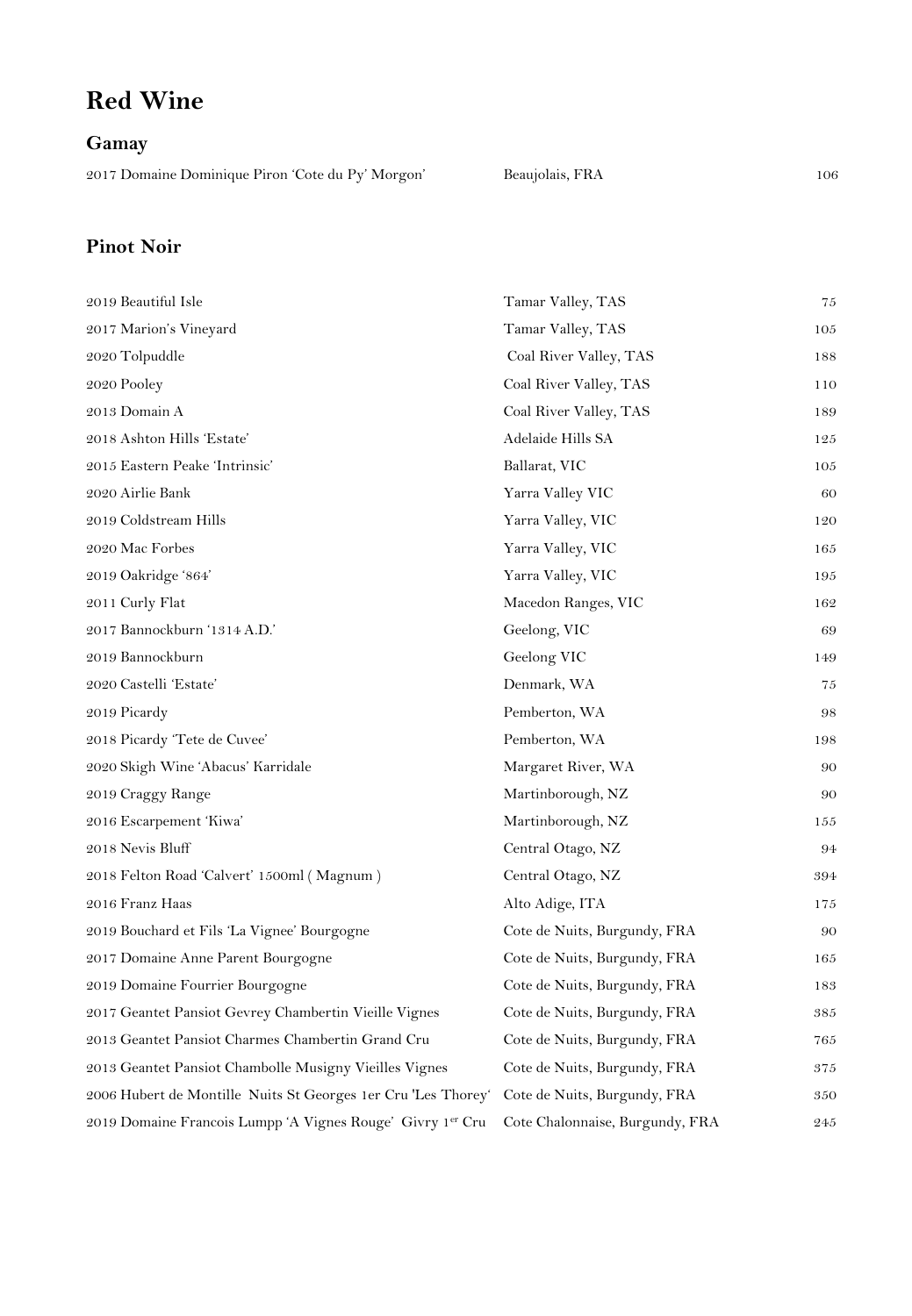#### **Barbera**

| 2018 Dal Zotto                                  | King Valley, VIC | 49  |
|-------------------------------------------------|------------------|-----|
| 2018 Scagliola 'Mati' Barbera d'Asti            | Piedmont, ITA    | 75  |
| 2018 Scagliola 'Frem' Barbera d'Asti            | Piedmont, ITA    | 75  |
| 2018 Marina Coppi 'Sant Andrea' Colli Tortonesi | Piedmont, ITA    | 78  |
| 2015 Domenico Clerico 'Trevigne'                | Piedmont, ITA    | 155 |

#### **Dolcetto**

| 2017 Albino Rocca, Dolcetto d'Alba                    | Piedmont, ITA | 79  |
|-------------------------------------------------------|---------------|-----|
| 2020 Massolino, Dolcetto d'Alba                       | Piedmont, ITA | 95  |
| 2016 E. Pira & Figli 'Chiara Boschis' Dolcetto d'Alba | Piedmont, ITA | 107 |

#### **Nebbiolo**

| 2019 Fletcher                        | Nebbiolo d'Alba , Piedmont, ITA | 115 |
|--------------------------------------|---------------------------------|-----|
| 2019 Trediberri                      | Langhe Nebbiolo, Piedmont, ITA  | 85  |
| 2018 Corino                          | Langhe Nebbiolo, Piedmont, ITA  | 125 |
| 2018 La Spinetta                     | Langhe Nebbiolo, Piedmont, ITA  | 130 |
| 2005 Sperino Lessona                 | Piedmont, ITA                   | 225 |
| 2016 Massimo Rivetti ' Froi'         | Barbaresco, Piedmont, ITA       | 175 |
| 2018 Fletcher 'Recta Pete'           | Barbaresco, Piedmont, ITA       | 170 |
| 2015 Cigliuti Vie Erte'              | Barbaresco, Piedmont, ITA       | 225 |
| 2017 La Spinetta 'Bordini'           | Barbaresco, Piedmont, ITA       | 240 |
| 2015 Paitin 'Sori Paitin'            | Barbaresco, Piedmont, ITA       | 295 |
| 2016 Giovanni Manzone                | Barolo, Piedmont, ITA           | 245 |
| 2011 Conterno Fantino Mosconi'       | Barolo, Piedmont, ITA           | 365 |
| 2015 E.Pira & Figli 'Via Nuova'      | Barolo, Piedmont, ITA           | 325 |
| 2016 Corino 'Del Comune Di La Morra' | Barolo, Piedmont, ITA           | 199 |
| 2019 MR Barval Nebbia                | Margaret River, WA              | 110 |
| 2017 Ravensworth                     | Hilltops, NSW                   | 110 |
| 2016 SC Pannell                      | Adelaide Hills, SA              | 144 |
| 2019 Fletcher' The Minion'           | Yarra Valley, VIC               | 90  |
| 2018 Mac Forbes 'EB44'               | Yarra Valley. SA                | 100 |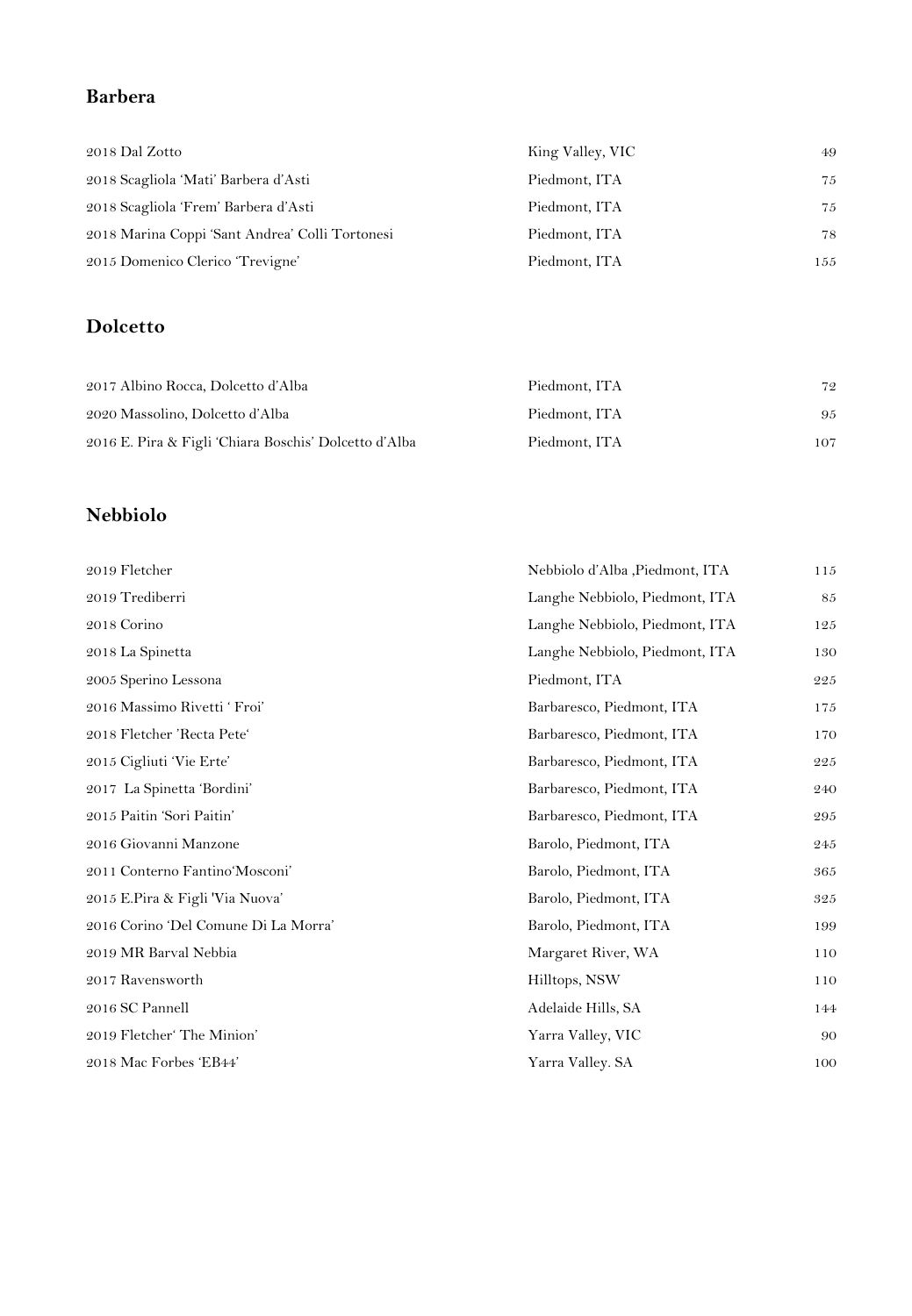#### **Xinomavro**

2017 Thymiopolous 'Young Vines Naoussa PDA , GRE 79

#### **Sangiovese**

| 2017 Ravensworth 'Estate'                                          | Canberra District, ACT | 95  |
|--------------------------------------------------------------------|------------------------|-----|
| 2018 Le Ragnaie 'Il Troncone' IGT Toscana                          | Tuscany, ITA           | 85  |
| 2020 Bellosguardo 'Borgofiero', Chianti                            | Tuscany, ITA           | 72  |
| 2019 Principe Corsini Camporsino, Chianti                          | Tuscany ITA            | 75  |
| 2018 Poggerino, Chianti Classico                                   | Tuscany, ITA           | 99  |
| 2017 Isole e Olena Chianti Classico Magnum (1500ml)                | Tuscany, ITA           | 245 |
| 2018 Castello di Farnetella Sangiovese Merlot Chianti Colli Senesi | Tuscany, ITA           | 89  |
| 2017 Isole e Olena Cepparello Toscana IGT                          | Tuscany, ITA           | 369 |
| 2019 Poliziano Rosso di Montalcino                                 | Tuscany, ITA           | 90  |
| 2019 Antinori 'Pian della Vigne' Rosso di Montalcino               | Tuscany, ITA           | 102 |
| 2018 Voliero, Rosso di Montalcino                                  | Tuscany, ITA           | 115 |
| 2015 Voliero, Brunello di Montalcino                               | Tuscany, ITA           | 278 |
| 2017 Marchesi Antinori Tignanello Cabernet Blend IGT Toscana       | Tuscany, ITA           | 420 |

#### **Montepulciano**

| 2020 Hey Diddle 'Super T' Montepulciano Sangiovese Cabernet | Barossa SA | 85  |
|-------------------------------------------------------------|------------|-----|
| 2018 Monte Schiavo 'Alberto Serenelli' Rosso Conero         | Marche ITA | 75  |
| 2016 Umani Ronchi Rosso Conero Riserva 'Cumaro'             | Marche ITA | 155 |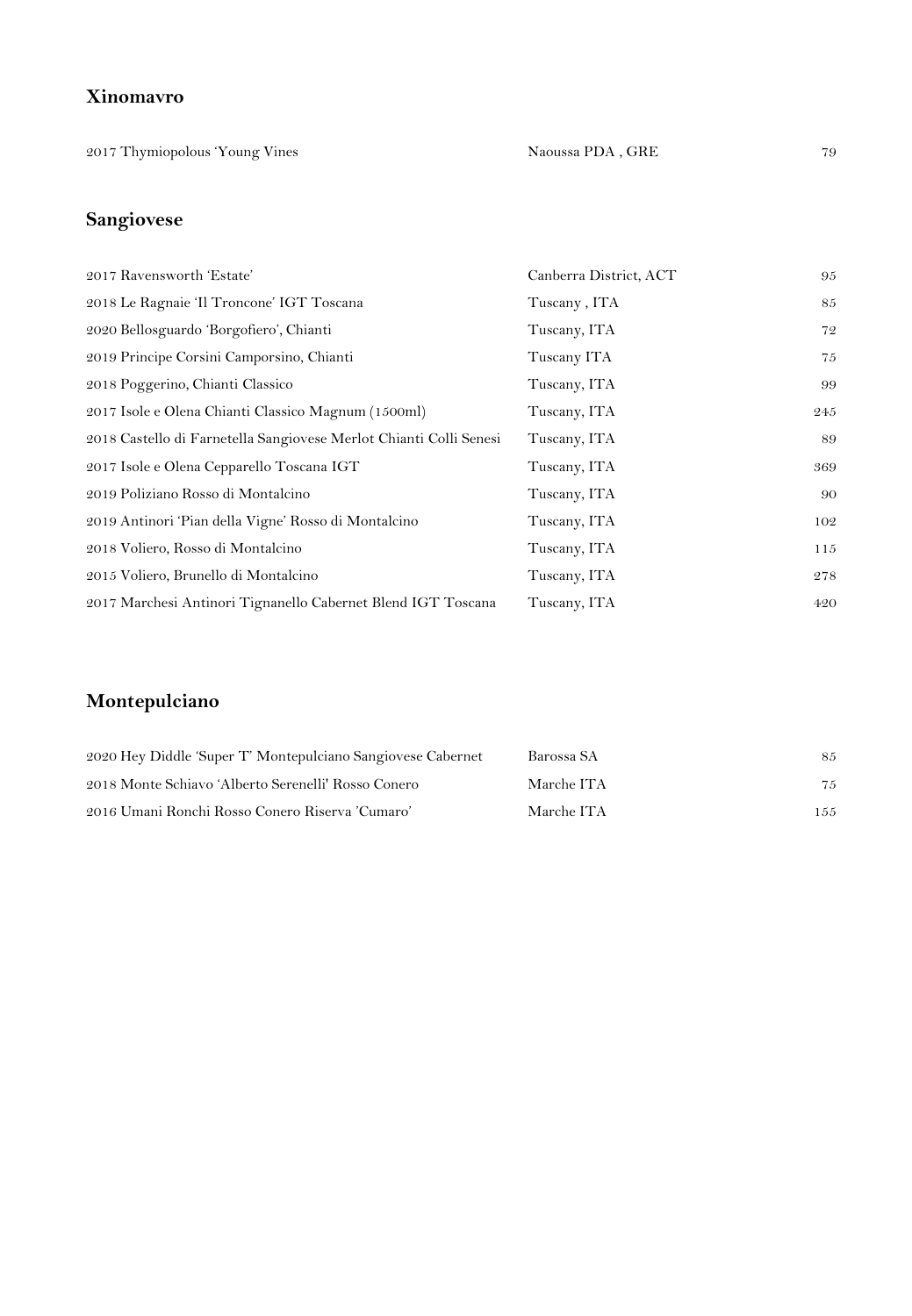#### **Grenache and Blends**

| 2019 Delas ' Saint Esprit', Cotes du Rhone                | Rhone Valley, FRA             | 60          |
|-----------------------------------------------------------|-------------------------------|-------------|
| 2020 Mas de Libian 'Bout d'Zan Cote du Rhone              | Rhone Valley, FRA             | 90          |
| 2016 Domaine de Marcoux 'La Lorentine', Lirac             | Rhone Valley, FRA             | 125         |
| 2017 Domaine Font-du-Vent, Chateauneuf-du-Pape            | Rhone Valley FRA              | 185         |
| 2020 Domaine de Beaurenard Rasteau                        | Rhone Valley, FRA             | 105         |
| 2018 Laya, Garnatxa Tintorera Monastrell                  | Almansa, SPN                  | 60          |
| 2016 Celler Capçanes 'Lasendal'                           | Montsant SPN                  | 90          |
| 2015 SiRV 'Dido'                                          | Montsant SPN                  | 145         |
| 2011 Serra i Barceló 'Octonia'                            | Montsant SPN                  | 235         |
| 2016 Blai Ferre Just 'Billo'                              | Priorat - Masos de Falset SPN | 99          |
| 2017 Aixalà i Alcait 'Destrankis' Vi de la Vila Torroja   | Priorat - Torroja SPN         | 129         |
| 2017 Mas Doix 'Les Crestes', Vi del la Vila Poboleda      | Priorat - Poboleda SPN        | 199         |
| 2017 Terroir Al Limit 'Terra de Cuques'                   | Priorat, SPN                  | 165         |
| 2010 Bella Ridge Estate 'GSM' Grenache, Shiraz, Mourvèdre | Swan District, WA             | 85          |
| 2019 Swinney 'Farvie'                                     | Frankland River, WA           | 310         |
| 2020 Ox Hardy                                             | Blewitt Springs, SA           | 85          |
| 2018 Koerner 'Cannonau' Gully View Vineyard               | Clare Valley, SA              | 92          |
| 2016 Clandestine Vineyard                                 | McLaren Vale, SA              | $8\sqrt{2}$ |
| 2017 Samuel's Gorge                                       | McLaren Vale, SA              | 114         |
| 2018 Ochota Barrels 'Fugazi'                              | McLaren Vale, SA              | 98          |
| 2016 Yangarra Estate 'Ovitelli'                           | McLaren Vale, SA              | 149         |
| 2017 Ministry of Clouds                                   | McLaren Vale, SA              | 95          |
| 2005 Clarendon Hills 'Onkaparinga'                        | McLaren Vale, SA              | 185         |
| 2020 Seppeltsfield                                        | Barossa, SA                   | 74          |
| 2019 Torbreck 'The Steading' GSM                          | Barossa, SA                   | 115         |

#### **Mourvedre**

| 2009 Spinifex 'Tabor'                       | Barossa Valley, SA | 170 |
|---------------------------------------------|--------------------|-----|
| 2016 Telmo Rodríguez 'Almuvedre'            | Alicante SPN       | 65  |
| 2010 Primitivo Quiles 'Raspay'              | Alicante SPN       | 139 |
| 2015 Domaine de la Tour du Bon 'Revolution' | Bandol, FRA        | 145 |
| 2014 Domaine de Terrebrune                  | Bandol, FRA        | 175 |
| 2017 Domaine Tempier + Grenache             | Bandol, FRA        | 165 |

#### **Merlot**

| 2016 Chateau Jonc Blanc 'Les Sens du fruit rouge '            | Bergerac, FRA    | 89   |
|---------------------------------------------------------------|------------------|------|
| 2014 Tenuta Dell' Ornellaia 'Masseto' IGT                     | Tuscany, ITA     | 1950 |
| 2015 Tapanappa 'Whalebone Vineyard' Merlot $+$ Cabernet Franc | Wrattonbully, SA | 215  |
| 2017 Brash Higgins 'MRLO'                                     | McLaren Vale, SA | 99   |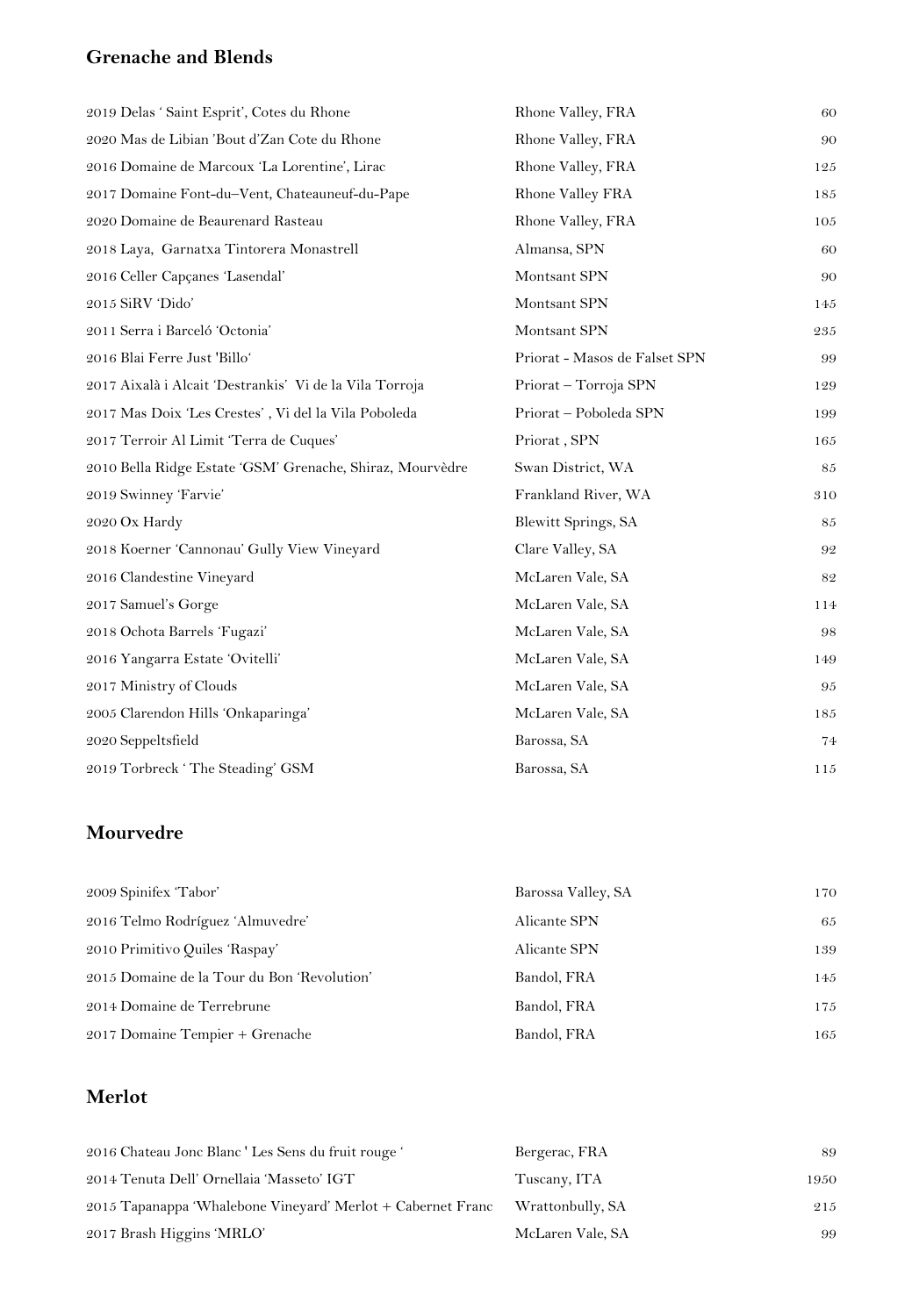#### **Aglianico**

| 2018 Somos    | McLaren Vale, SA | 79 |
|---------------|------------------|----|
| 2016 Chalmers | Heathcote, VIC   | 99 |

#### **Nero d'Avola and Blends**

| 2017 Feudo Montoni 'Lagnusa'                                        | Sicily, ITA      | 109 |
|---------------------------------------------------------------------|------------------|-----|
| 2018 Coriole                                                        | McLaren Vale, SA | 69  |
| 2019 Ricca Terra 'Bullets before Cannonballs' Nero d'Avola, Lagrein | Riveland, SA     | 65  |
| 2020 Seppeltsfield                                                  | Barossa, SA      | 75  |

#### **Corvina + Rondinella**

| 2017 Monte Ronca, Valpolicella Superiore                 | Veneto, ITA | 95  |
|----------------------------------------------------------|-------------|-----|
| 2016 Speri 'La Roverina' Valpolicella Classico Superiore | Veneto, ITA | 79  |
| 2017 Allegrini, Amarone della Valpolicella Classico      | Veneto, ITA | 275 |
| 2016 Marion Amarone della Valpolicella                   | Veneto, ITA | 375 |

## **Zinfandel (Primitivo)**

| 2018 Pietraventosa 'VoLERe VOlaRE' IGT Puglia | Puglia, ITA        | 74  |
|-----------------------------------------------|--------------------|-----|
| 2017 Cape Mentelle                            | Margaret River, WA | 130 |
| 2018 Peel Estate                              | Peel. WA           | 145 |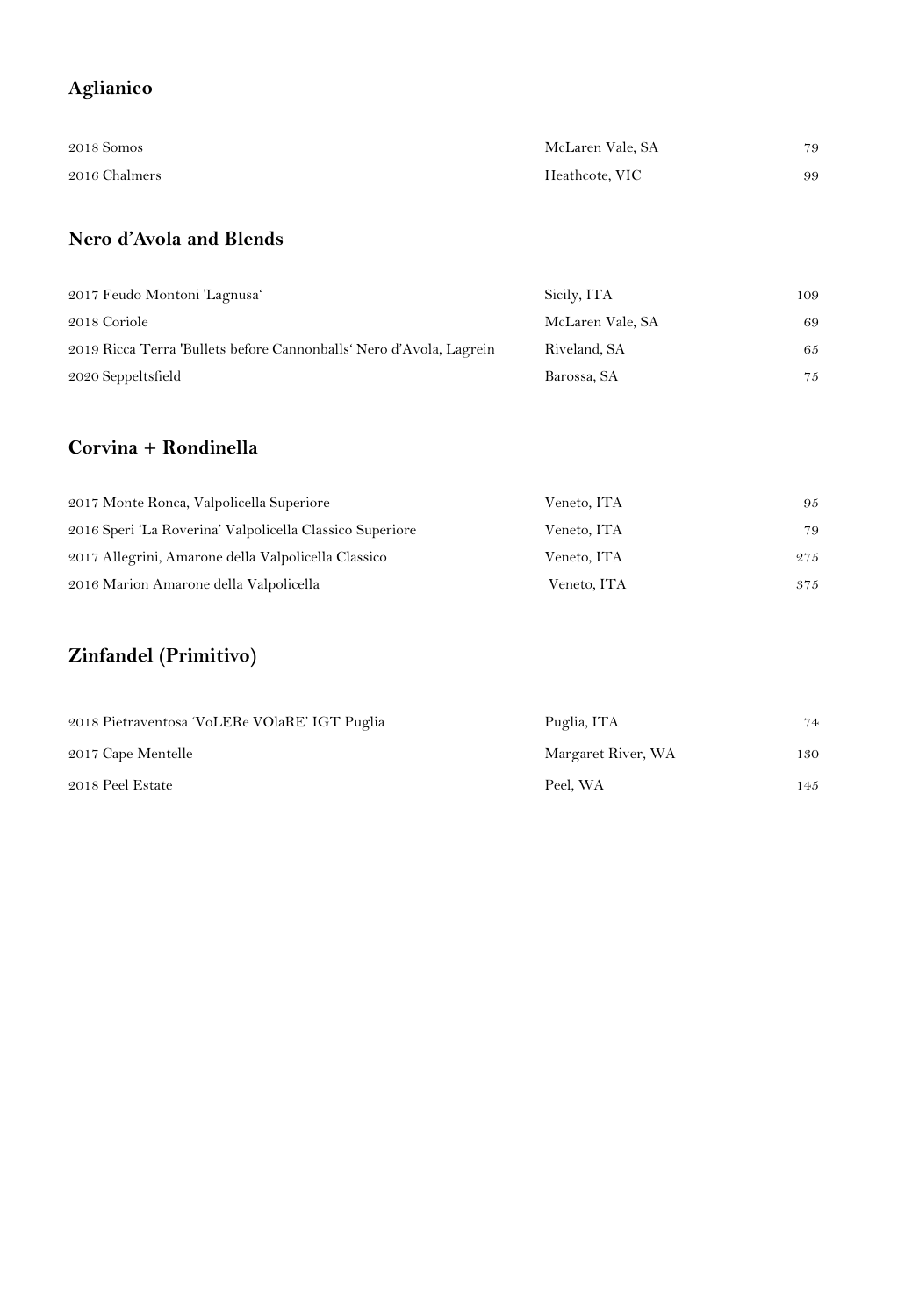## **Tempranillo**

| 2017 Oates End                                      | Margaret River, WA      | 80  |
|-----------------------------------------------------|-------------------------|-----|
| 2019 Green Door 'El Toro'                           | Geographe, WA           | 60  |
| 2019 Green Door 'Amphora'                           | Geographe, WA           | 75  |
| 2018 Corymbia Malbec + Cabernet                     | Swan Valley, WA         | 105 |
| 2018 Gota de Arena                                  | Castille and Leon, SPN  | 65  |
| 2019 Azul Y Garanza 'Tres' Tinto (1 Liter)          | Navarra, SPN            | 90  |
| 2016 Cune Reserva                                   | Rioja – Haro, SPN       | 155 |
| 2018 Telmo Rodriguez 'Corriente' growers' village   | Rioja – Lantziego, SPN  | 99  |
| 2012 Senorio de Cuzcurrita                          | Rioja – Cuzcurrita, SPN | 178 |
| 2017 Alegre y Valgañon 'la Calleja' Single Vineyard | Rioja – Sajazarra, SPN  | 221 |
| 2020 Cillar de Silos 'El Quintanal'                 | Ribera del Duero, SPN   | 80  |
| 2018 Contado de Haza                                | Ribera del Duero, SPN   | 115 |

#### **Cabernet Franc and Blends**

| 2018 Airlie Bank 'Franc'                                 | Yarra Valley, VIC   | 65  |
|----------------------------------------------------------|---------------------|-----|
| 2020 Brash Higgins 'FRNC' Cabernet Franc                 | McLaren Vale, SA    | 75  |
| 2015 Terre à Terre 'Crayères Vineyard'                   | Wrattonbully, SA    | 92  |
| 2018 Wines of Merritt                                    | Margaret River, WA  | 105 |
| 2018 L.A.S Vino 'Franco'                                 | Margaret River WA   | 109 |
| 2006 Frankland Estate 'Olmo's Reward' Cab Franc + Merlot | Frankland River, WA | 120 |

#### **Malbec**

| 2018 Evoi Malbec                                                   | Margaret River, WA | 85  |
|--------------------------------------------------------------------|--------------------|-----|
| 2019 Bacchus Family Wine, Malbec $+$ Cabernet Sauvignon $+$ Merlot | Margaret River, WA | 115 |
| 2018 Chateau du Cedre Malbec + Merlot                              | Cahors, FRA        | 75  |
| 2020 Argento Classic                                               | Mendoza, ARG       | 60  |

#### **Mencia**

| 2016 Tridente                             | Castille and Leon, SPN | 75   |
|-------------------------------------------|------------------------|------|
| 2017 Descendientes de J.Placios 'Petalos' | Bierzo, SPN            | 125  |
| 2015 Guimaro 'Finca Meixman'              | Ribera Sacra, SPN      | 160. |

#### **Other red varietals and blends**

| 2015 Le clos saint Vincent, Folle Noire                 | Bellet. FRA    | 190 |
|---------------------------------------------------------|----------------|-----|
| 2017 Mont de Marie 'Salve Ager' Cinsault + Grenache VDF | Languedoc, FRA |     |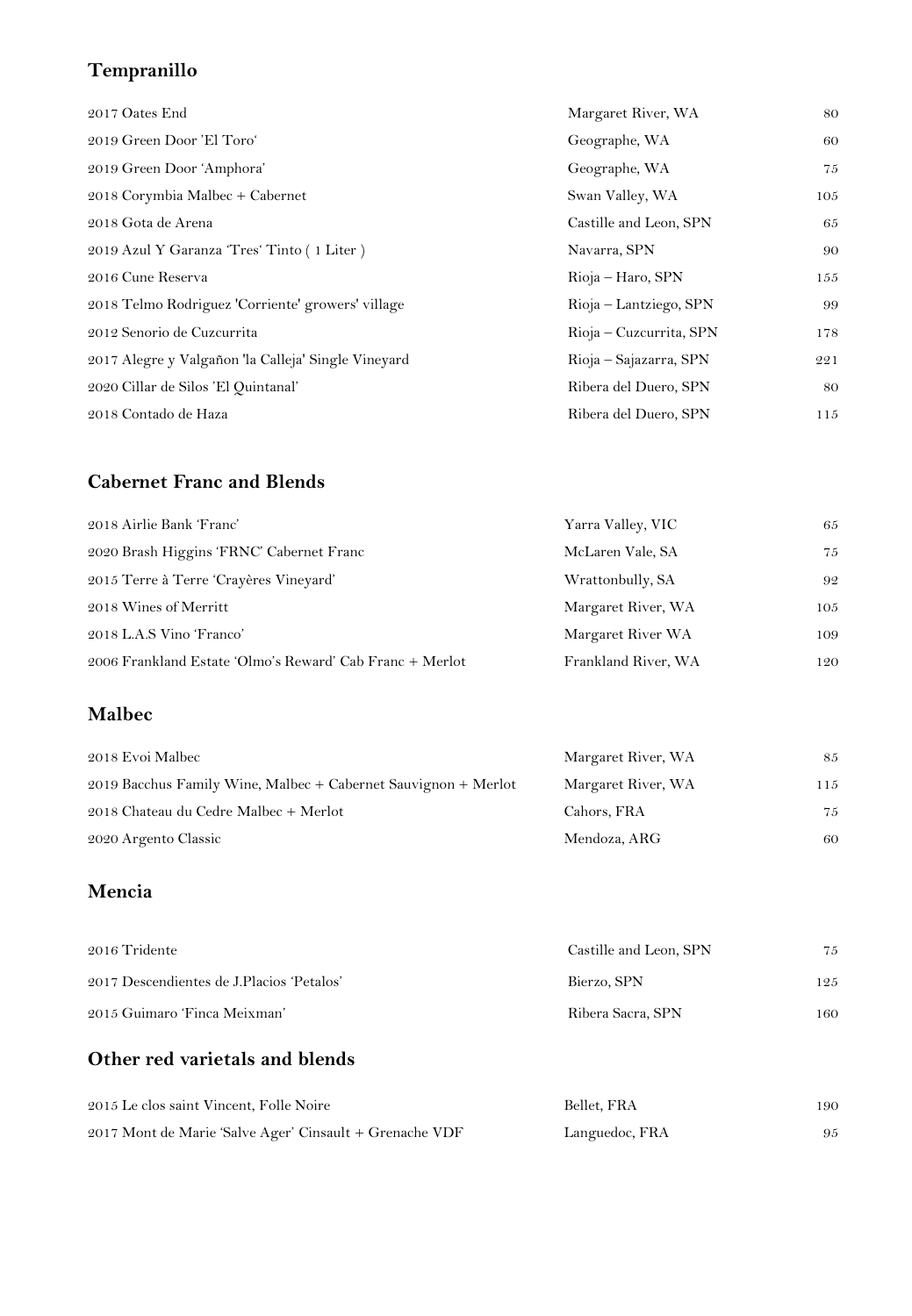## **Cabernet Sauvignon and Blends**

| 2014 Moorilla 'Muse, St. Matthias Vineyard' Cabernet Blend      | Tamar Valley, TAS   | 105 |
|-----------------------------------------------------------------|---------------------|-----|
| 2008 Domain 'A'                                                 | Coal River, TAS     | 275 |
| 2013 Bloodwood 'Maurice' Cabernet Blend                         | Orange, NSW         | 98  |
| 2020 Dominique Portet 'Fontaine'                                | Yarra Valley, VIC   | 65  |
| 2018 Fraser Gallop Estate, Cabernet Sauvignon + Merlot '        | Margaret River, WA  | 59  |
| 2018 Fraser Gallop 'Parterre'                                   | Margaret River, WA  | 110 |
| 2017 Grace Farm                                                 | Margaret River, WA  | 135 |
| 2018 Vasse Felix 'Premier'                                      | Margaret River, WA  | 96  |
| 2008 Vasse Felix Heytesbury                                     | Margaret River, WA  | 355 |
| 2010 Vasse Felix Heytesbury                                     | Margaret River, WA  | 320 |
| 2011 Vasse Felix Heytesbury                                     | Margaret River, WA  | 300 |
| 2016 Vasse Felix Tom Cullity, Cabernet Sauvignon + Malbec       | Margaret River, WA  | 395 |
| 2009 Leeuwin Estate Art Series                                  | Margaret River, WA  | 275 |
| 2011 Moss Wood                                                  | Margaret River, WA  | 478 |
| 2015 Moss Wood                                                  | Margaret River, WA  | 463 |
| 2018 Hay Shed Hill                                              | Margaret River, WA  | 64  |
| 2011 Cape Mentelle                                              | Margaret River, WA  | 370 |
| 2016 Cape Mentelle                                              | Margaret River, WA  | 278 |
| 2017 Domaine Naturaliste 'Rebus'                                | Margaret River, WA  | 85  |
| 2016 Evoi                                                       | Margaret River, WA  | 79  |
| 2018 Woodlands 'Wilybrup' Cabernet Sauvignon + Merlot           | Margaret River, WA  | 60  |
| 2017 Woodlands 'Clementine' Cabernet Blend                      | Margaret River, WA  | 98  |
| 2020 Cullen 'Wilyabrup' Cabernet Sauvignon + Merlot             | Margaret River, WA  | 89  |
| 2012 Voyager Estate Cabernet Sauvignon + Merlot                 | Margaret River WA   | 199 |
| 2020 L.A.S Vino                                                 | Margaret River, WA  | 165 |
| 2013 Singlefile 'Single Vineyard'                               | Denmark, WA         | 225 |
| 2018 Alkoomi                                                    | Frankland River, WA | 70  |
| 2007 Houghton 'Jack Mann' Cabernet Sauvignon + Malbec           | Frankland River, WA | 385 |
| 2012 Houghton 'Jack Mann' Cabernet Sauvignon + Malbec           | Frankland River, WA | 385 |
| 2017 Tim Adams                                                  | Clare Valley, SA    | 110 |
| 2015 Tapanappa 'Whalebone Vineyard' Cabernet Sauvignon + Shiraz | Wrattonbully, SA    | 135 |
| 2017 Majella                                                    | Coonawarra, SA      | 85  |
| 2018 Rymill 'The Surveyor'                                      | Coonawarra, SA      | 155 |
| 2018 Wynn's 'Black Label'                                       | Coonawarra, SA      | 105 |
| 1990 Wynns 'John Riddoch'                                       | Coonawarra SA       | 545 |
| 2018 Wynns 'John Riddoch'                                       | Coonawarra SA       | 320 |
| 2014 Oliver's Taranga 'DJ Reserve'                              | McLaren Vale, SA    | 145 |
| 2017 Clarendon Hills 'Bdx'                                      | McLaren, SA         | 100 |
| 2016 Clarendon Hills 'Sandown'                                  | McLaren, SA         | 139 |
| 2016 Yalumba 'The Signature' Cabernet Sauvignon + Shiraz        | Barossa Valley, SA  | 155 |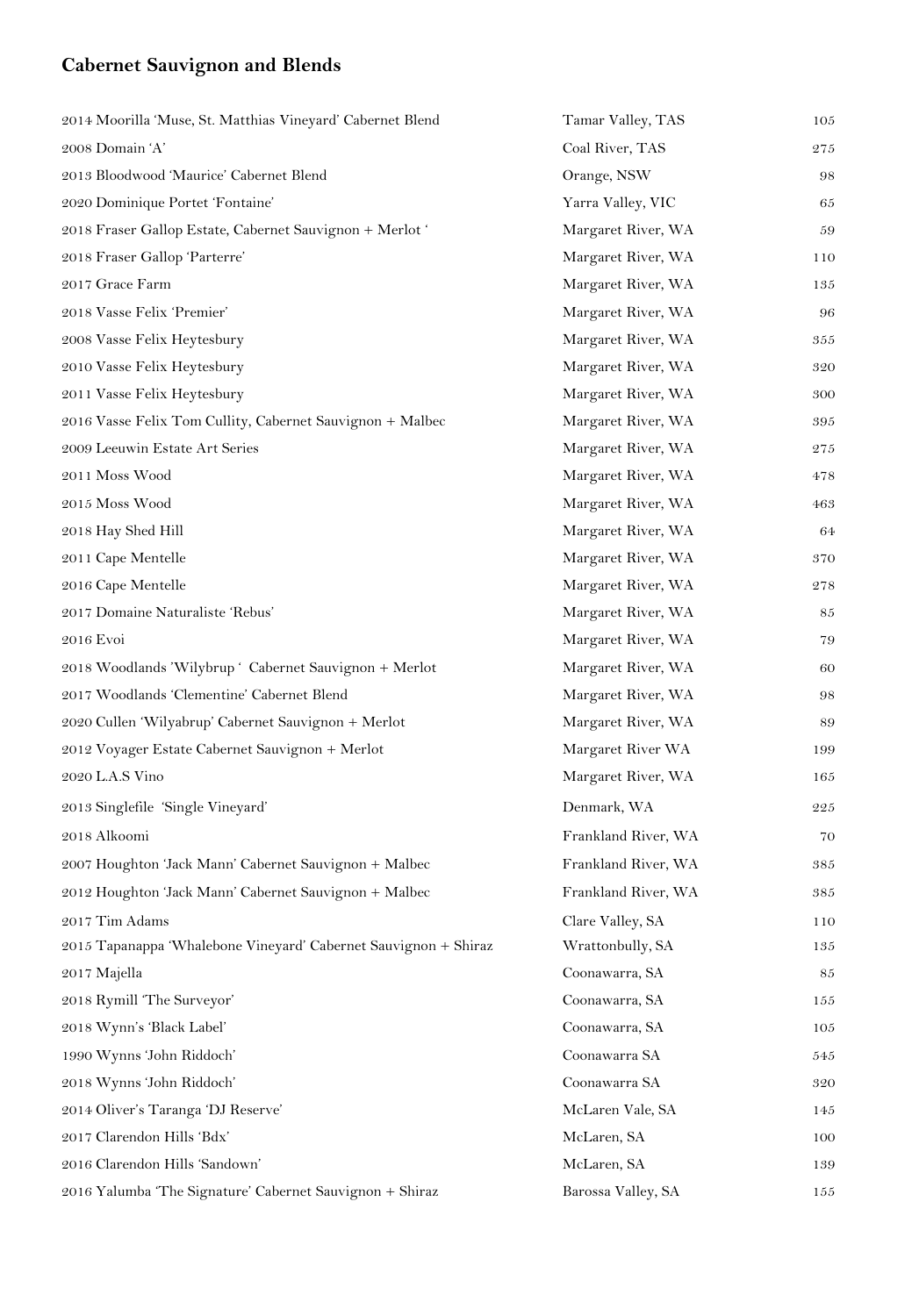## **Cabernet Sauvignon and Blends**

| 2004 Penfolds Bin '389' Cabernet Sauvignon + Shiraz       | Barossa Valley, SA | 495 |
|-----------------------------------------------------------|--------------------|-----|
| 2006 Penfolds Bin '389' Cabernet Sauvignon + Shiraz       | Barossa Valley, SA | 487 |
| 2008 Penfolds Bin '389' Cabernet Sauvignon + Shiraz       | Barossa Valley, SA | 495 |
| 2012 Penfolds Bin '389' Cabernet Sauvignon + Shiraz       | Barossa Valley, SA | 445 |
| 2010 Penfolds Bin '407' Cabernet Sauvignon                | Barossa Valley, SA | 389 |
| 2010 Reserve de la Comtesse Pauillac                      | Bordeaux, FRA      | 525 |
| 2005 Clos du Marquis Saint Julien                         | Bordeaux, FRA      | 610 |
| 2009 Chateau Pape Clement Pessac leognan Grand Cru Classe | Bordeaux, FRA      | 765 |
| 2018 Sassicaia Tenuta San Guido Bolgheri                  | Tuscany, ITA       | 735 |
| 2017 Ornellaia Superiore Bolgheri                         | Tuscany, ITA       | 895 |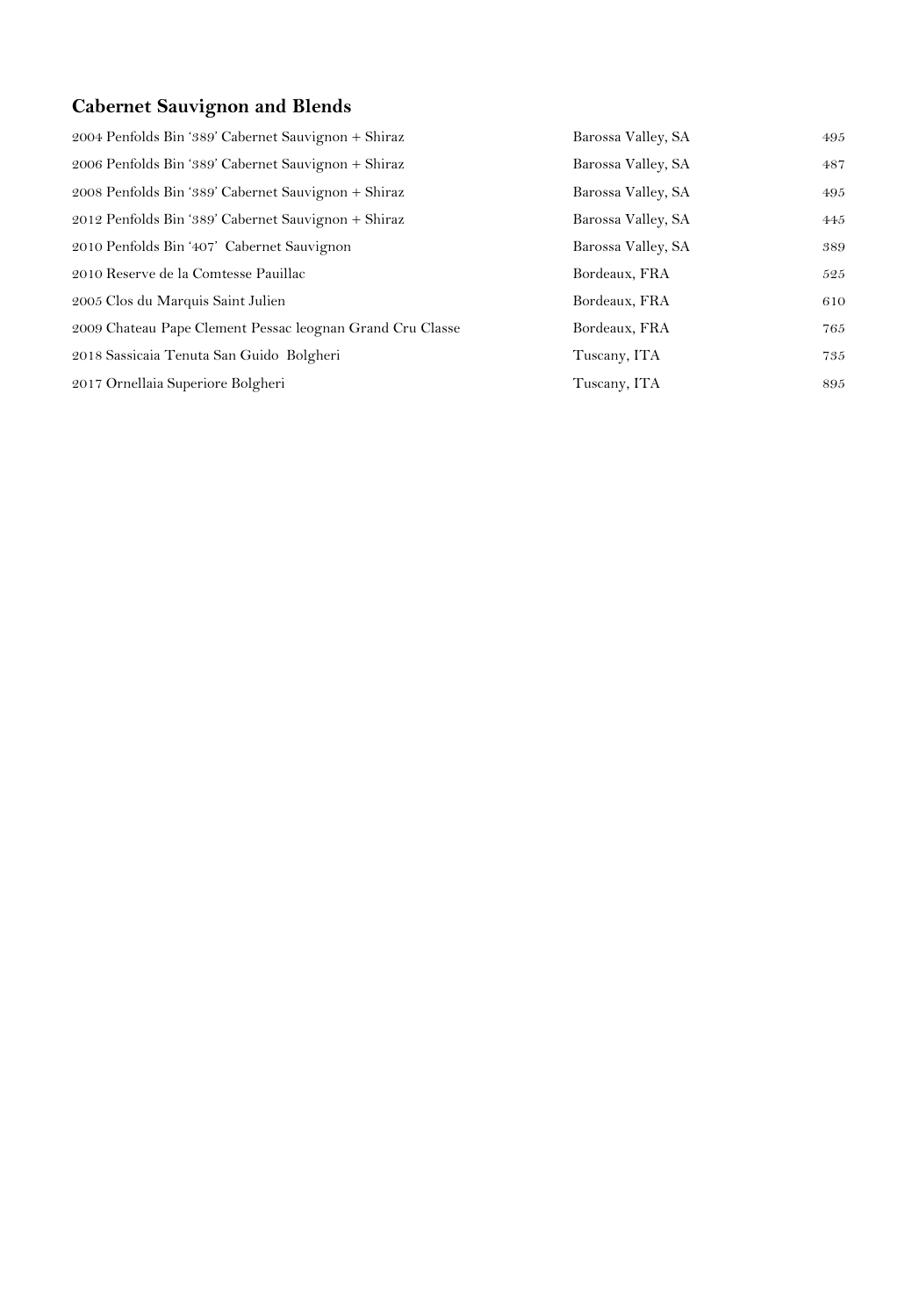#### **Syrah and Shiraz**

| 2020 Domaine Laurent Combier 'Cuvee L' Crozes - Hermitage     | Rhone Valley, WA          | 125 |
|---------------------------------------------------------------|---------------------------|-----|
| 2019 Domaine Yves Cuilleron 'Les Pierres Seches' Saint Joseph | Rhone Valley, WA          | 145 |
| 2017 Ochota Barrels 'I am the Owl' Syrah                      | Adelaide Hills, SA        | 110 |
| 2017 Bimbadgen                                                | Hunter Valley, NSW        | 59  |
| 2015 Ross Hill 'Pinnacle'                                     | Orange, NSW               | 90  |
| 2020 Jasper Hill 'Georgia and Friends'                        | Heatcote, VIC             | 205 |
| 2015 Yeringberg                                               | Yarra Valley, VIC         | 195 |
| 2017 Scorpo 'Old Vine'                                        | Mornington Peninsula, VIC | 110 |
| 2020 Wines of Merritt Syrah                                   | Margaret River, WA        | 95  |
| 2018 Leeuwin Estate 'Art Series'                              | Margaret River, WA        | 92  |
| 2018 Plantagenet Lancaster                                    | Mount Baker, WA           | 89  |
| 2020 Swinney Syrah                                            | Frankland River, WA       | 105 |
| 2019 Swinney 'Farvie'                                         | Frankland River, WA       | 310 |
| 2017 Rocky Gully                                              | Frankland River, WA       | 55  |
| 2016 Frankland Estate 'Isolation Ridge'                       | Frankland River, WA       | 96  |
| 2018 Larry Cherubino                                          | Frankland River, WA       | 160 |
| 1991 Wynns 'Centenary' Shiraz + Cabernet Sauvignon            | Coonawarra, SA            | 575 |
| 2018 Cape Barren 'Native Goose'                               | McLaren Vale, SA          | 62  |
| 2020 Yangarra Estate 'PF'                                     | McLaren Vale, SA          | 59  |
| 2019 Hugh Hamilton 'Black Ops' Shiraz + Saperavi              | McLaren Vale, SA          | 80  |
| 2008 Hardy's 'Eileen Hardy'                                   | McLaren Vale, SA          | 295 |
| 2018 Dune 'The empty quarter' Shiraz + Mourvedre + Grenache   | McLaren Vale, SA          | 70  |
| 2019 Oliver's Taranga                                         | McLaren Vale, SA          | 79  |
| 2017 Henschke 'Keyneton Euphonium' Shiraz + Cabernet          | Barossa/Eden Valley, SA   | 135 |
| 2016 Henschke 'Mount Edelstone' Shiraz                        | Barossa/Eden Valley, SA   | 420 |
| 2020 Tim Smith 'Buggalugs'                                    | Barossa/Clare Valley, SA  | 65  |
| 2019 Wendouree Shiraz + Mataro                                | Barossa/Clare Valley, SA  | 284 |
| 2019 Wendouree Shiraz + Malbec                                | Barossa/Clare Valley, SA  | 294 |
| 2019 Wendouree Shiraz                                         | Barossa/Clare Valley, SA  | 335 |
| 2017 Powell & Son                                             | Barossa Valley, SA        | 74  |
| 2017 The Standish                                             | Barossa Valley, SA        | 245 |
| 2019 Torbreck 'The Struie'                                    | Barossa Valley, SA        | 145 |
| 2018 Torbreck 'Gask'                                          | Barossa Valley, SA        | 195 |
| 2008 Penfolds Bin '28' Kalimna                                | Barossa Valley, SA        | 295 |
| 2008 Penfolds St Henri                                        | Barossa Valley, SA        | 498 |
| 2016 Penfolds RWT                                             | Barossa Valley, SA        | 474 |
| 2017 Rockford Basket Press                                    | Barossa Valley, SA        | 321 |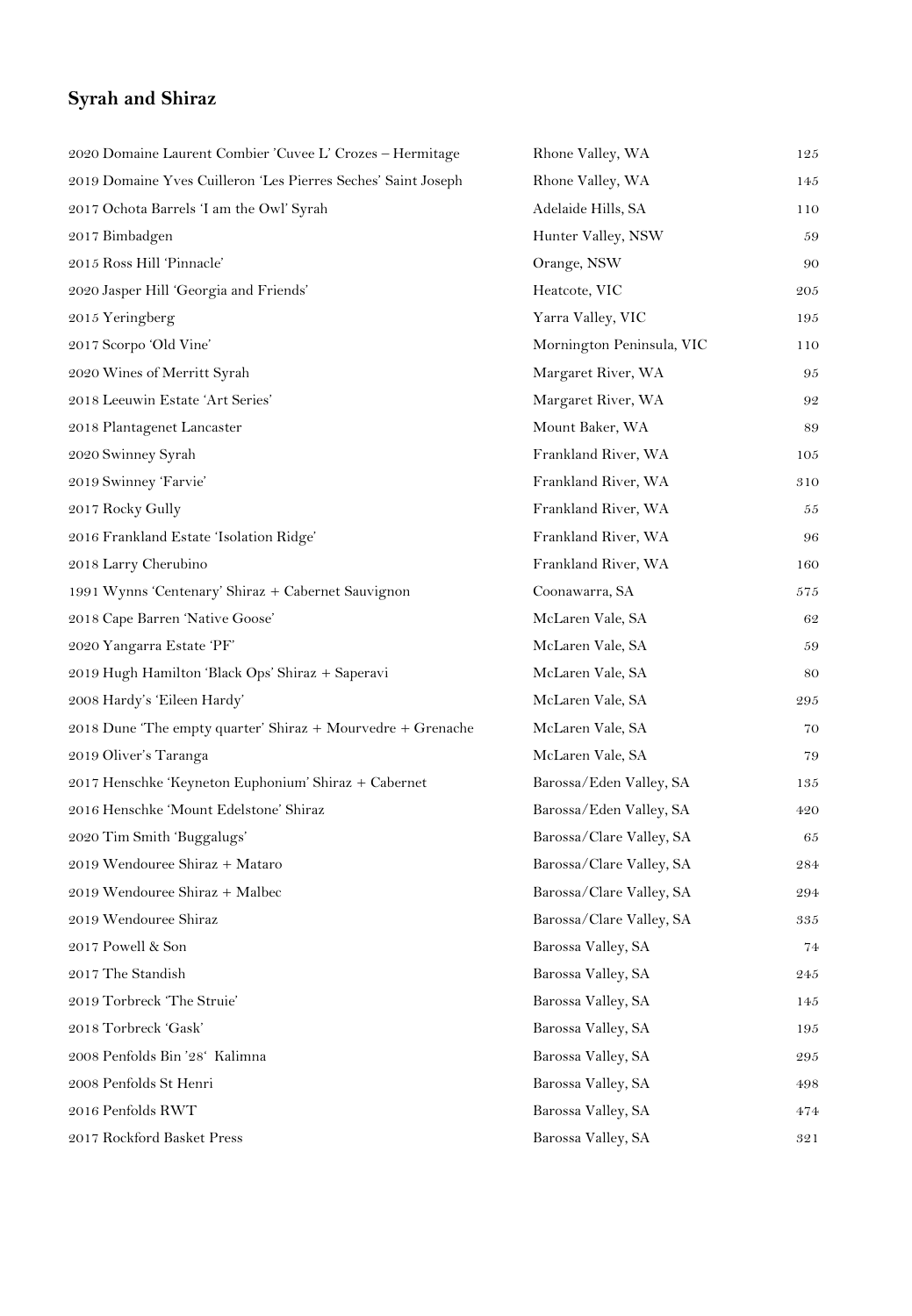## Sweet Wine

| 2017 Gatti Piero Moscato d'Asti (375ml)                      | Piedmont, ITA          | 55     |
|--------------------------------------------------------------|------------------------|--------|
| 2020 Vietti Moscaro d'asti (750ml)                           | Piedmont, ITA          | 15/90  |
| 2021 Frogmore Creek Iced Riesling (375ml)                    | Coal River Valley, TAS | 16/79  |
| 2011 Xabregas 'X <sup>2</sup> ' Off-Dry Riesling (750ml)     | Mount Barker, WA       | 15/85  |
| 2016 Pressing Matters 'R139' Late Harvest Riesling (375ml)   | Coal River Valley, TAS | 65     |
| 2018 Chateau Rieussec 'Carmes de Rieussec' Sauternes (375ml) | Bordeaux, FRA          | 78     |
| 2018 Le tertre du Lys' Sauternes (375ml)                     | Bordeaux, FRA          | 18/80  |
| 2014 Torbreck 'Bothie' Frontignac (375ml)                    | Barossa Valley, SA     | 55     |
| 2007 Isole e Olena, Vin Santo del Chianti Classico (375ml)   | Tuscany, ITA           | 29/175 |
| 2011 Cantalici Vin Santo Del Chianti Classico                | Fortified Wine)        | 29/145 |

## Spiritous Wine

| NV Normanno, Liquoroso Zibbibo (750ml) NV                                         | Sicily, ITA               | 12/95  |
|-----------------------------------------------------------------------------------|---------------------------|--------|
| 1998 Curatolo 'Riserva Storica' Marsala (750ml)                                   | Sicily, ITA               | /145   |
| NV Quinta do Noval '10 Year Old Tawny' Porto (750ml)                              | Douro Valley, PRT         | 19/165 |
| 2014 Myattsfield 'Kenneth Green' Vintage Fortified Shiraz (500ml) Perth Hills, WA |                           | 11/84  |
| 2009 John Kosovich Fortified Shiraz (500ml)                                       | Swan Valley WA            | 19/165 |
| NV Sanchez Romate 'Cardenal Cisneros' Pedro Ximenez (750ml)                       | Jerez de la Frontera, ESP | 16/165 |
| NV Chambers Muscat 'Grand' (375ml)                                                | Rutherglen, VIC           | 24/135 |
| NV Wynns of Coonawarra Pedro Ximenez (500ml)                                      | Coonawarra, SA            | 17/135 |
| NV Seppeltsfield Para Grand Tawny (750ml)                                         | Barossa, SA               | 10/95  |
| NV Seppeltsfield Para Rare Tawny (750ml)                                          | Barossa, SA               | 15/165 |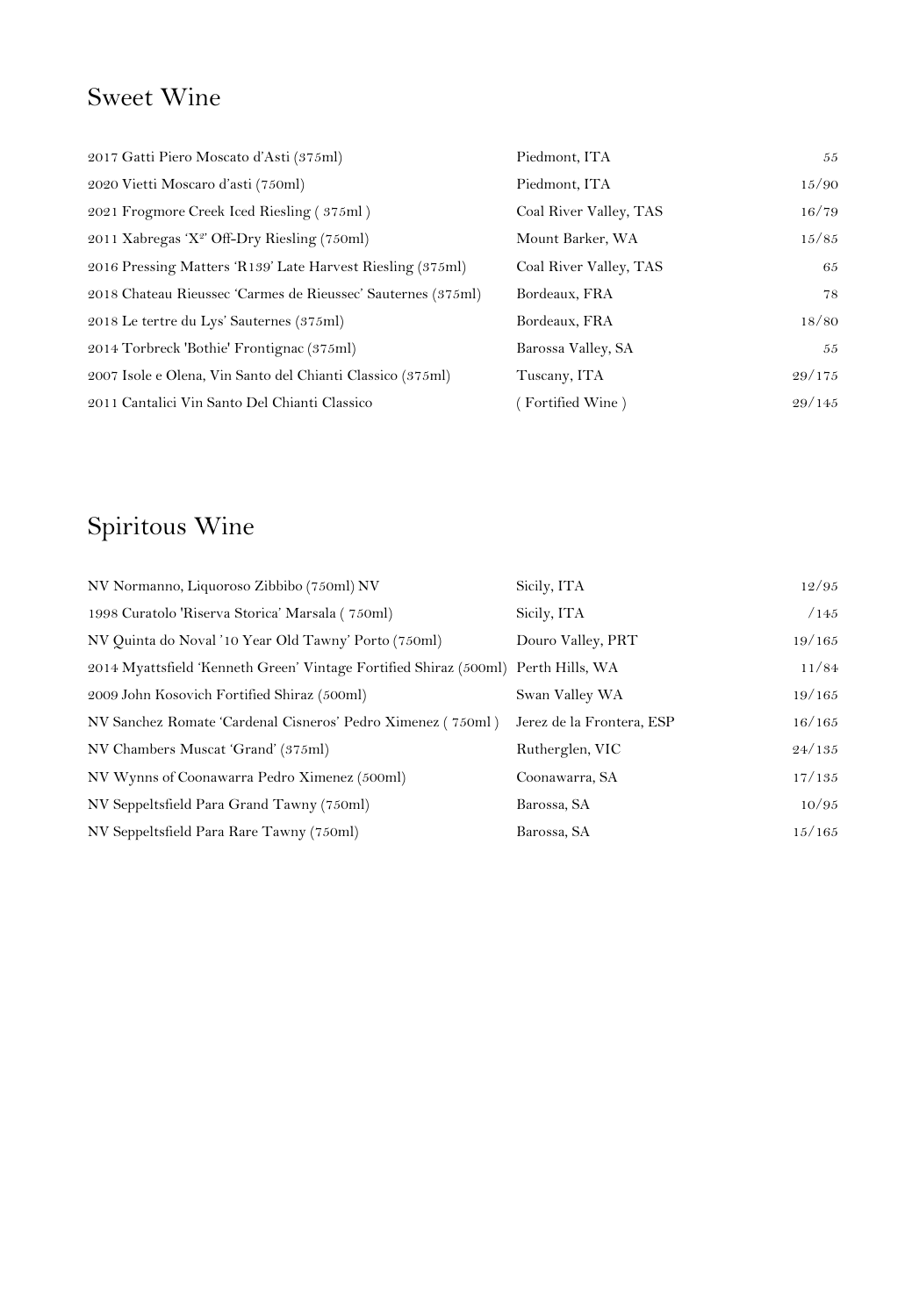## **Amari**

| Applewood Okar Amaro   | Gumeracha, SA                  | 10 |
|------------------------|--------------------------------|----|
| Amaro Montenegro       | Bologna, ITA                   | 10 |
| Amaro di Angostura     | Port of Spain Trinida & Tobago | 11 |
| Averna Amaro Siciliano | Sicily, ITA                    | 10 |
| Braulio Amaro          | Bormio, ITA                    | 11 |
| Picon Amer             | Marseille, FRA                 | 12 |
| Maidenii Nocturne      | Sutton Grange, VIC             | 11 |
| Mr Black Amaro         | Sydney, NSW                    | 12 |

## **Bitters**

| Cynar         | Italy      | 8  |
|---------------|------------|----|
| Fernet Branca | Milan, ITA | 11 |
| Branca Menta  | Milan, ITA | 11 |

## **Digestive**

| Adelaide Hills Italian Bitter Orange | Narine, SA      | 10 |
|--------------------------------------|-----------------|----|
| Chartreuse Green                     | Grenoble, FRA   | 15 |
| Chartreuse Yellow                    | Grenoble, FRA   | 13 |
| DOM Bénédictine                      | Normandy, FRA   | 13 |
| La Fee Absinthe %68                  | Rhone-Alps, FRA | 24 |
| Liquore Strega                       | Beneveto, ITA   | 9  |
| Mancino Chinato                      | Piedmont, ITA   | 11 |

## **Grappa**

| Nonino Vendemmia Grappa                | Friuli-Venezia-Giulia, ITA | 14 |
|----------------------------------------|----------------------------|----|
| Nonino Grappa II Moscato               | Friuli-Venezia-Giulia, ITA | 17 |
| Nonino Grappa Cru Monovitigno Verduzzo | Friuli-Venezia-Giulia, ITA | 26 |
| Nonino Grappa Cru Monovitigno Ribolla  | Friuli-Venezia-Giulia, ITA | 26 |

## **Brandy/Cognac/Armagnac**

| Hennessy VS                   | Cognac, FRA     | 12 |
|-------------------------------|-----------------|----|
| Hennessy VSOP                 | Cognac, FRA     | 14 |
| Hennessy XO                   | Cognac, FRA     | 30 |
| Martel Cordon Bleu            | Cognac, FRA     | 25 |
| Delord Armagnac 1985          | Armagnac, FRA   | 14 |
| Calvados Domfrontais          | Normandy, FRA   | 16 |
| Berneroy Fine Calvados        | Normandy, FRA   | 13 |
| Laird's 86 Proof Apple Brandy | New Jersey, USA | 13 |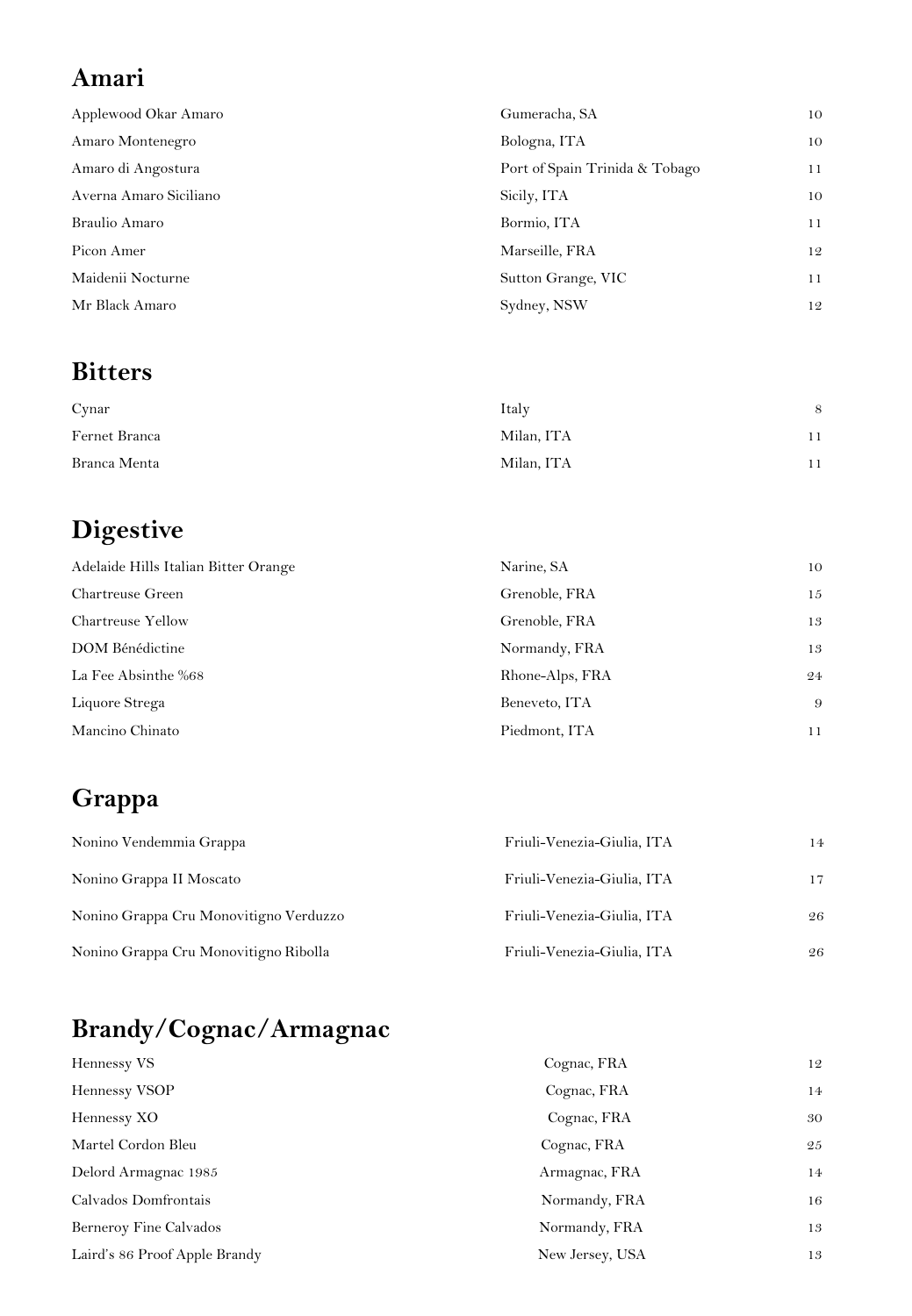## **Liqueurs**

| Amaretto Disaronno               | 10 |
|----------------------------------|----|
| <b>Baileys</b>                   | 10 |
| Chambord                         | 10 |
| Cherry Heering                   | 10 |
| Cointreau                        | 10 |
| Domaine De Canton Ginger Liqueur | 12 |
| Drambuie                         | 12 |
| Drambuie 15                      | 15 |
| Esprit De Figures                | 10 |
| Frangelico                       | 10 |
| Galliano White Sambuca           | 12 |
| Grand Marnier                    | 10 |
| Kahlua                           | 10 |
| Mr. Black Coffee liqueur         | 12 |
| Liquore Strega                   | 10 |
| Luxardo Maraschino               | 12 |
| Solerno Blood Orange Liqueur     | 11 |
| St.Germain Elderflower Liqueur   | 11 |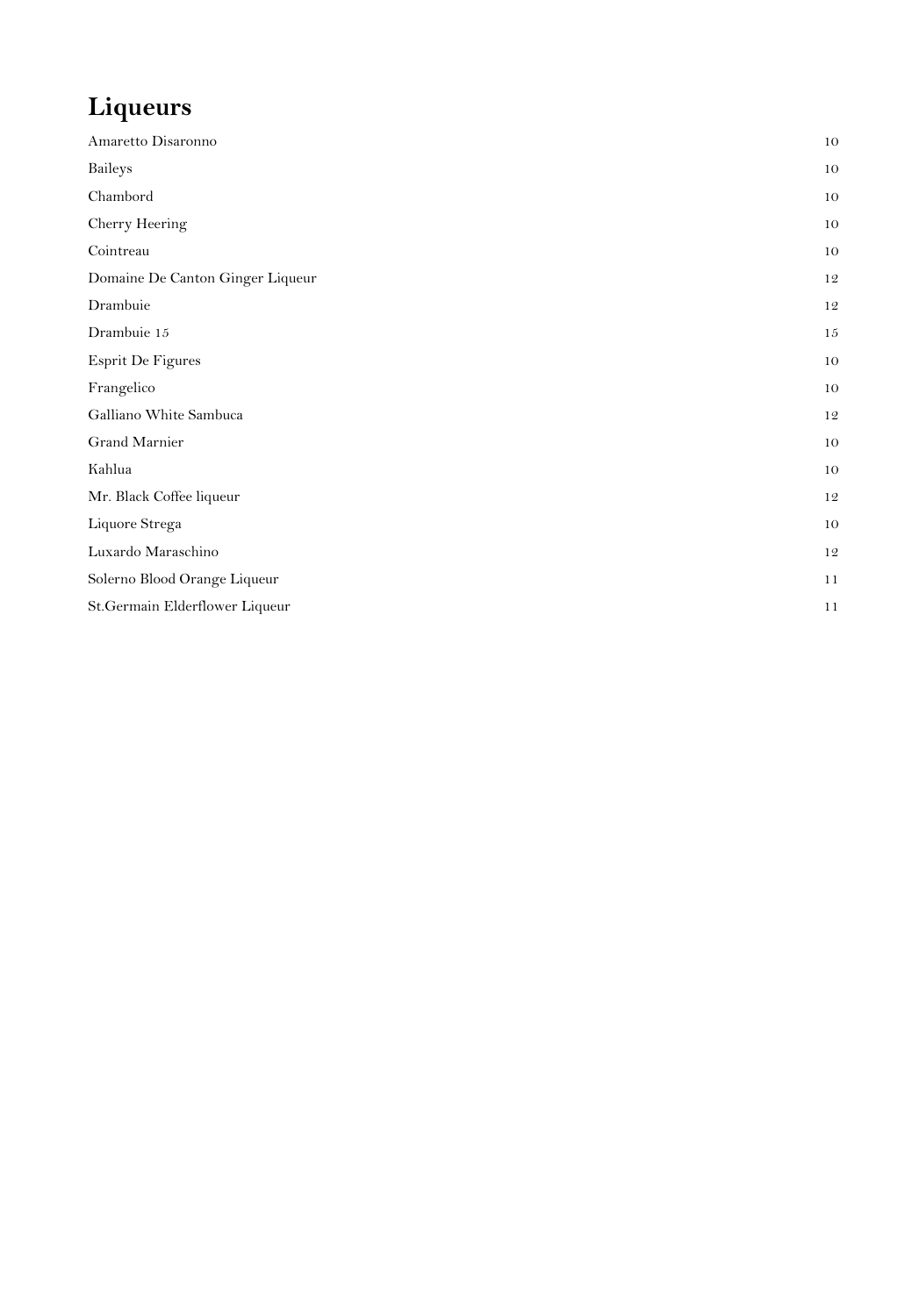## **Gin**

| 14<br>12<br>12<br>11<br>19<br>13<br>13<br>15<br>15<br>19<br>17<br>15<br>17<br>19<br>15<br>12<br>13<br>16<br>17<br>11<br>12<br>14<br>15<br>15<br>12<br>18<br>13<br>12<br>15<br>14<br>13<br>11<br>16 | Adelaide Hills 78 Degrees           | 15 |
|----------------------------------------------------------------------------------------------------------------------------------------------------------------------------------------------------|-------------------------------------|----|
|                                                                                                                                                                                                    | Archie Rose Signature               |    |
|                                                                                                                                                                                                    | Blind Tiger Organic                 |    |
|                                                                                                                                                                                                    | <b>Bombay Sapphire</b>              |    |
|                                                                                                                                                                                                    | <b>Bulldog London Dry</b>           |    |
|                                                                                                                                                                                                    | Elephant Gin                        |    |
|                                                                                                                                                                                                    | Four Pillars x QT Ordered Chaos Gin |    |
|                                                                                                                                                                                                    | Four Pillars Rare                   |    |
|                                                                                                                                                                                                    | Four Pillars Olive Leaf Gin         |    |
|                                                                                                                                                                                                    | Four Pillars Bloody Shiraz          |    |
|                                                                                                                                                                                                    | Four Pillars Christmas Gin          |    |
|                                                                                                                                                                                                    | Four Pillars Navy Strength Gin      |    |
|                                                                                                                                                                                                    | Four Pillars Spiced Negroni Gin     |    |
|                                                                                                                                                                                                    | Four Pillars Spice Trade Gin        |    |
|                                                                                                                                                                                                    | Gin del Professore Monsieur         |    |
|                                                                                                                                                                                                    | Gin Mare                            |    |
|                                                                                                                                                                                                    | Giniversity London Dry              |    |
|                                                                                                                                                                                                    | Giniversity Botanical               |    |
|                                                                                                                                                                                                    | Giniversity Hemp Smoked             |    |
|                                                                                                                                                                                                    | Green Ant Gin                       |    |
|                                                                                                                                                                                                    | Hayman's Sloe                       |    |
|                                                                                                                                                                                                    | Hayman's Old Tom                    |    |
|                                                                                                                                                                                                    | Hippocampus Gin                     |    |
|                                                                                                                                                                                                    | Hendricks                           |    |
|                                                                                                                                                                                                    | Ink Gin                             |    |
|                                                                                                                                                                                                    | Malfy                               |    |
|                                                                                                                                                                                                    | Monkey 47                           |    |
|                                                                                                                                                                                                    | Old Young's 1829                    |    |
|                                                                                                                                                                                                    | Roku Gin                            |    |
|                                                                                                                                                                                                    | Sipsmith London Dry                 |    |
|                                                                                                                                                                                                    | Star of Bombay                      |    |
|                                                                                                                                                                                                    | Poor Tom's Strawberry               |    |
|                                                                                                                                                                                                    | Tanqueray                           |    |
|                                                                                                                                                                                                    | Tanqueray No10                      |    |
|                                                                                                                                                                                                    | Verano Watermelon Gin               | 13 |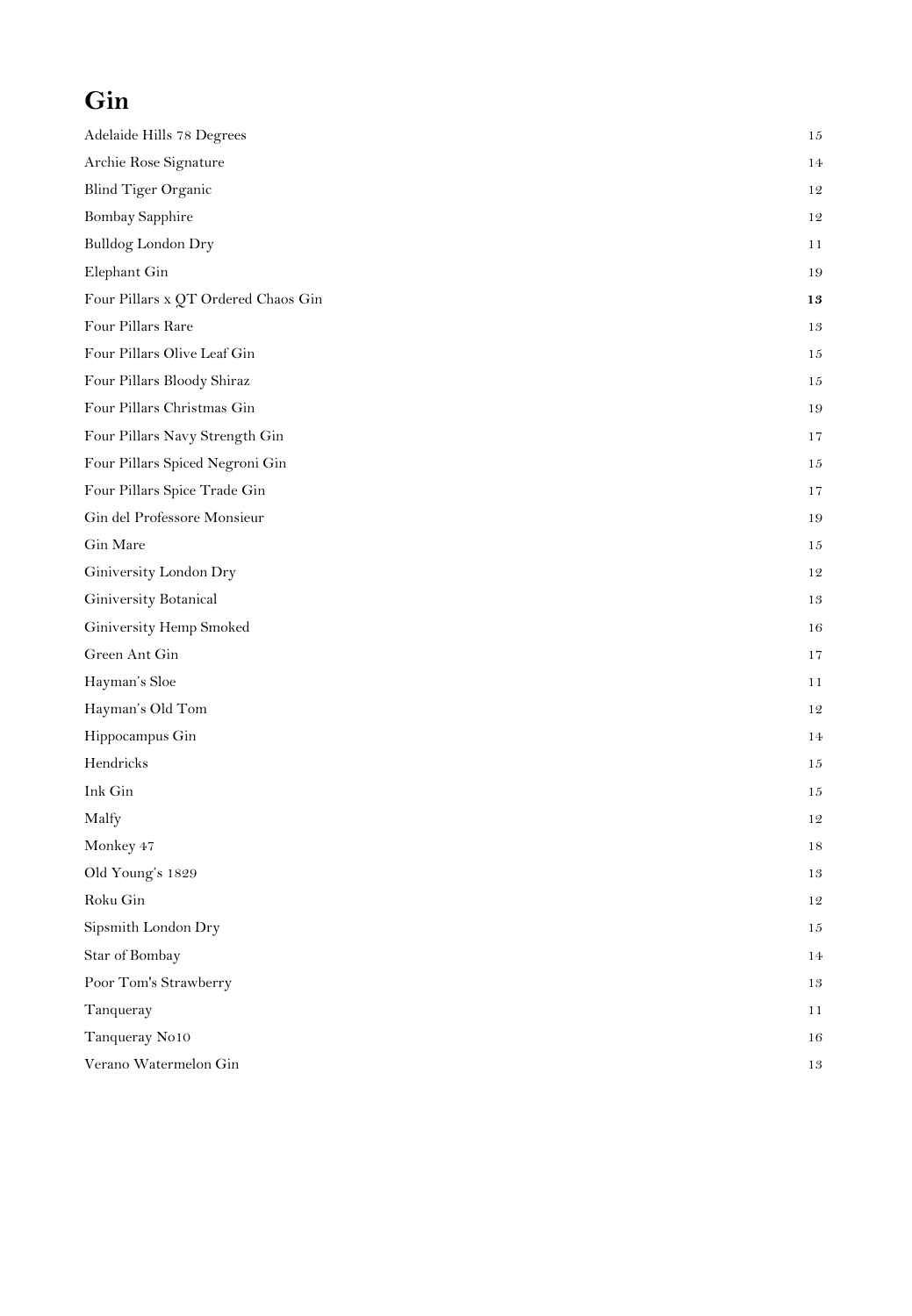## **Vodka**

| Skyy Vodka            | 11     |
|-----------------------|--------|
| Ketel One             | 12     |
| Ketel One Citroen     | 12     |
| Zubrowka              | 11     |
| 666 Pure              | 11     |
| Ciroc                 | 12     |
| Old Young's Pure No 1 | 12     |
| Old Young's Smoked    | 12     |
| Tito's                | 13     |
| Hippocampus Organic   | 14     |
| Belvedere             | 14     |
| MRDC Vanilla          | $15\,$ |
| Beluga Vodka          | 14     |
| Grey Goose            | $15\,$ |
| Grey Goose La Poire   | $15\,$ |
| Stolichnaya Elit      | 15     |
| Belvedere Unfiltered  | 16     |

# **Tequila/Mezcal**

| 1800 Anejo            | 16       |
|-----------------------|----------|
| $1800$ Coconut        | 14       |
| Calle 23 Anejo        | 19       |
| Casamigos Blanco      | $13\,$   |
| Casamigos Reposado    | 16       |
| Casamigos Anejo       | 17       |
| Casamigos Mezcal      | 18       |
| Don Julio Blanco      | 14       |
| Don Julio Reposado    | $15\,$   |
| Don Julio Anejo       | 16       |
| Don Julio 1942        | $30\,$   |
| Espolon Blanco        | 12       |
| Espolon Reposado      | 12       |
| Herradura Plata       | $13\,$   |
| Herradura Reposado    | 15       |
| Herradura Anejo       | $1\,8$   |
| Herradura Ultra Anejo | $\bf 35$ |
| Ocho Reposado         | 16       |
| Patron Silver         | 16       |
| Patron XO Café        | 21       |
| Ilegal Joven Mezcal   | $15\,$   |
|                       |          |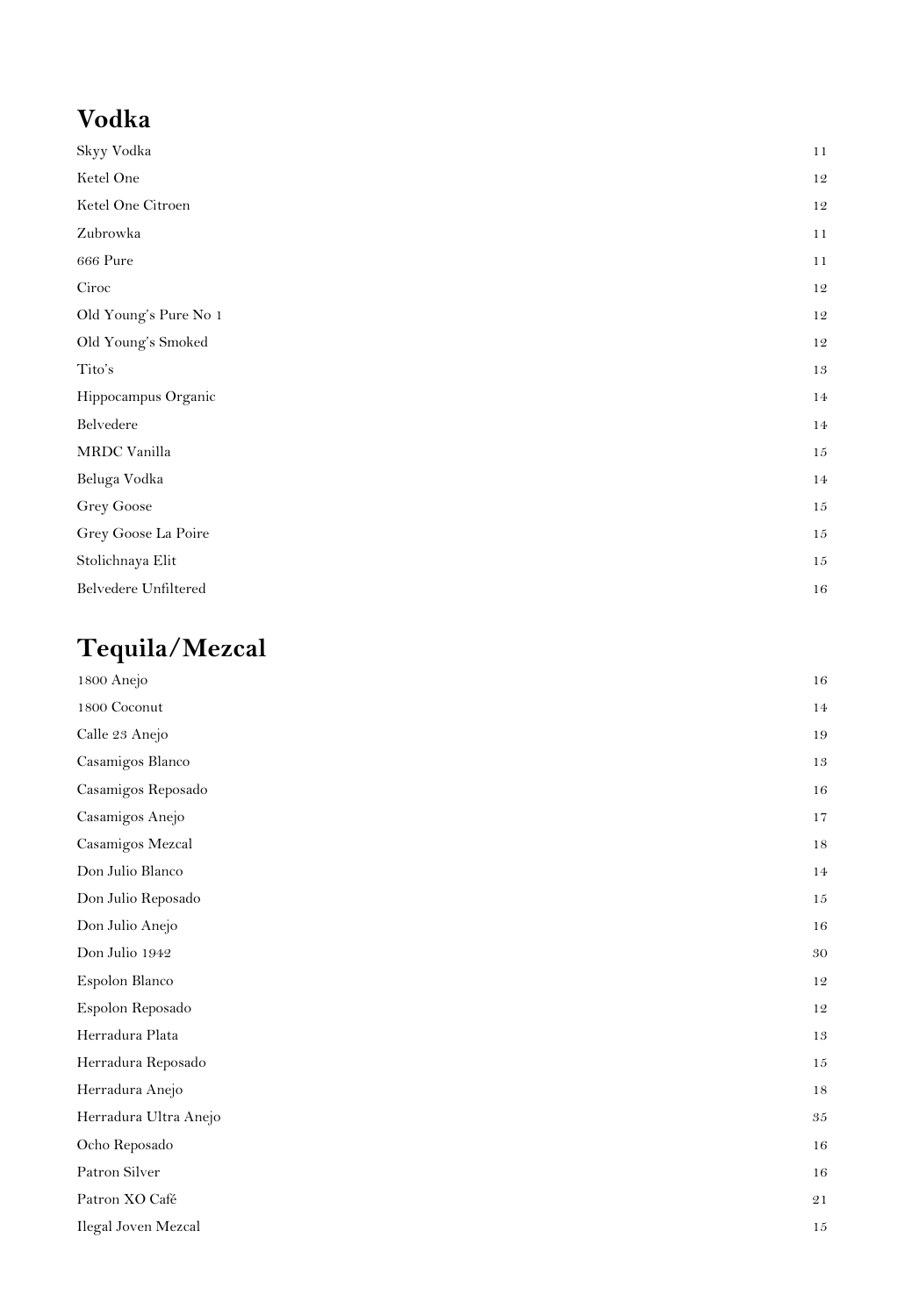## **Rum**

| Appleton Estate Reserve Blend         | 13       |
|---------------------------------------|----------|
| Appleton Estate Signature             | 12       |
| Bacardi Carta Blanca                  | 12       |
| Bacardi 8 Ocho                        | 13       |
| Pampero Blanco                        | 12       |
| Pampero Especial                      | 12       |
| Kraken Black                          | 12       |
| Sailor Jerry Spiced                   | 12       |
| Sagatiba Cachaca                      | 12       |
| Plantation 3 Stars White              | 13       |
| Plantation Original Dark              | 13       |
| Plantation 'Stiggins Fancy' Pineapple | 17       |
| Plantation O.F.T.D.                   | 19       |
| Flor de Cana 4 YO                     | 12       |
| Flor de Cana 7 YO                     | 13       |
| Flor de Cana 12 YO                    | 14       |
| Gosling's Black Label                 | 13       |
| Gosling's Family Reserve              | 21       |
| Ord River Premium                     | 13       |
| Dictador 12yr                         | 18       |
| Diplomatico Reserva Exclusiva         | 18       |
| Ron Zacapa 23                         | 18       |
| Ron Zacapa XO                         | $\rm 35$ |
| Rum Diary Spiced                      | 15       |
| Rum Diary Coco Nucifera               | 18       |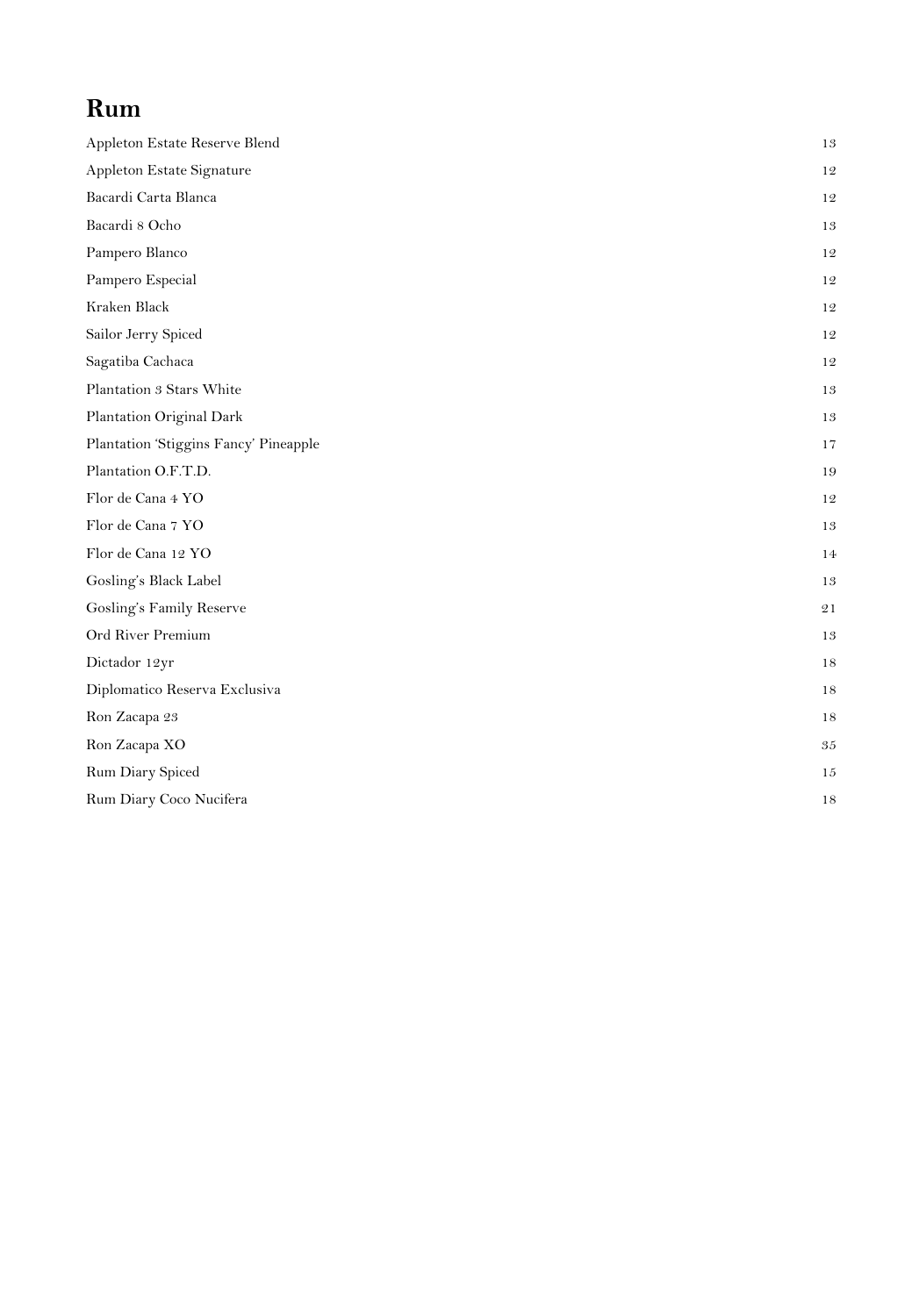## **American Whiskey**

| <b>Bulleit Bourbon</b>          | 12            |
|---------------------------------|---------------|
| Wild Turkey Rare Breed          | 14            |
| Makers Mark                     | 12            |
| Woodford Reserve                | 12            |
| <b>Buffalo Trace</b>            | 12            |
| Russell's Reserve 10yr          | 16            |
| Russell's Reserve Single Barrel | 16            |
| Eagle Rare                      | 15            |
| Basil Hayden                    | 16            |
| Knob Creek                      | b15           |
| Hudson Baby Bourbon             | 20            |
| <b>Bakers</b>                   | 16            |
| Gentleman Jack                  | 12            |
| Longbranch Bourbon              | 15            |
| Michter's Sour Mash             | 16            |
| Michter's Unblended American    | 16            |
| Mitchter's Straight Rye         | 16            |
| Michter's Small Batch           | 17            |
| Weller 12yr                     | $\mathbf{24}$ |
| Woodford Reserve Rye            | 13            |
| Wild Turkey Rye                 | 11            |
| Knob Creek Rye                  | 16            |
| Rittenhouse Rye                 | 16            |
| <b>Bulleit Rye</b>              | 13            |
| Hudson Manhattan Rye            | 20            |

## **Whisk€y**

| 23rd St. Hybrid             | 14          |
|-----------------------------|-------------|
| Limeburners Sherry Cask     | 25          |
| Limeburners Port Cask       | 25          |
| Limeburners Peated          | 37          |
| Jameson                     | 12          |
| Redbreast 12yr              | 22          |
| Slane                       | 13          |
| Nikka Coffey Grain          | 22          |
| Nikka Coffey Malt           | 24          |
| Hibiki Harmony              | 30          |
| Hakushu Distillers Reserve  | 20          |
| Hakushu 12yr                | $\sqrt{32}$ |
| Yamazaki Distillers Reserve | 22          |
| Yamazaki 12yr               | 35          |